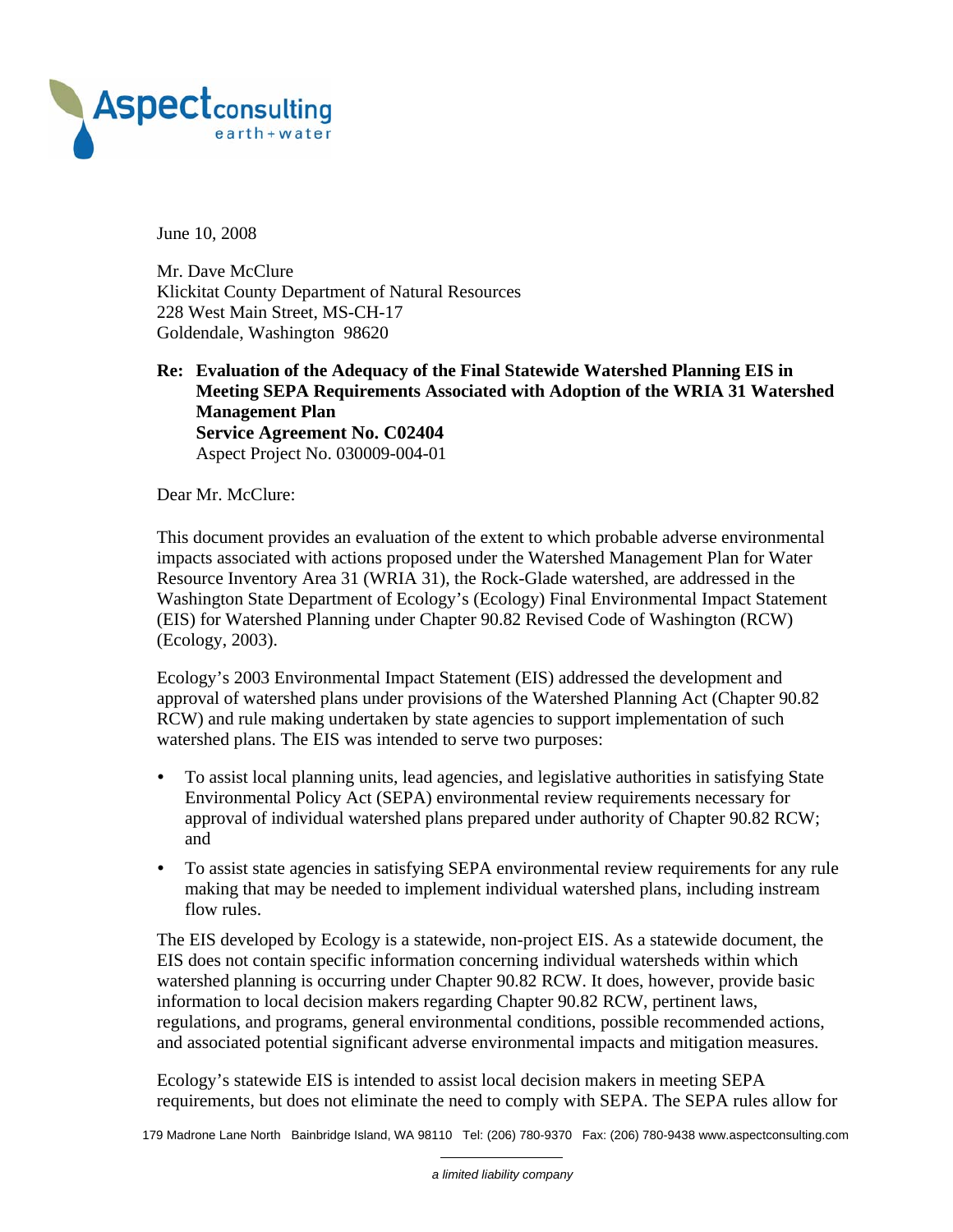Klickitat County Department of Natural Resources June 10, 2008 Project No. 030009-004-01

adoption of existing environmental documents that analyze all or part of the environmental impacts of a proposed action (WAC 197-11-600). In this context, the statewide, non-project EIS can be adopted to meet part or all of the SEPA requirements associated with adoption and implementation of the WRIA 31 Watershed Management Plan.

#### **Overview of WRIA 31 Watershed Management Plan**

WRIA 31 includes portions of Benton, Klickitat, and Yakima Counties in south-central Washington State. WRIA 31 extends from Kennewick on the east to approximately the John Day Dam on the west, and is bounded by the crest of the Horse Heaven Hills on the north and the Washington/Oregon border at the midpoint of the Columbia River on the south. The majority of the watershed receives little precipitation and has limited natural water storage as snowpack.

Pursuant to RCW 90.82.060(2), Klickitat County, Benton County, Yakima County, and the City of Kennewick concurred with initiating watershed planning in WRIA 31, and designated Klickitat County to be the lead agency. While supportive of watershed planning in WRIA 31, Yakima County chose not to actively participate in the process. There is tribal trust land but no reservation lands within the management area. Consequently, in accordance with RCW 90.82.060(4), no tribe participates as an initiating government.

The final Intergovernmental Agreement for WRIA 31 watershed planning was signed in May 2003 by the participating initiating governments - Klickitat County, Benton County, and the City of Kennewick. The Intergovernmental Agreement identified that watershed planning be conducted in accordance with the process and rules provided in an Operating Procedures Manual for WRIA 31, which was developed in accordance with RCW 90.82.060 and is an attachment to the Intergovernmental Agreement.

Under RCW 90.82.060(6), the participating WRIA 31 Initiating Governments determined the composition of the WRIA 31 Planning Unit through the Intergovernmental Agreement. The Planning Unit is composed of people representing a wide range of water resource interests in WRIA 31. The WRIA 31 Watershed Management Plan was the culmination of four years of collaborative work by the WRIA 31 Planning Unit. The WRIA 31 Planning Unit's vision for watershed planning is as follows:

"Our ongoing water resource planning respects the customs and cultures in the Rock-Glade Watershed. Implementation of this plan will provide dependable and high quality water supplies for our communities, economies, and natural environment.

Our sustainable approach to water resource management meets the needs of the present generation without compromising the needs of future generations. It results in stable communities where diverse cultures and economies thrive, while allowing us to preserve and enhance the natural environment that makes this place special and a recreational attraction to residents and visitors alike."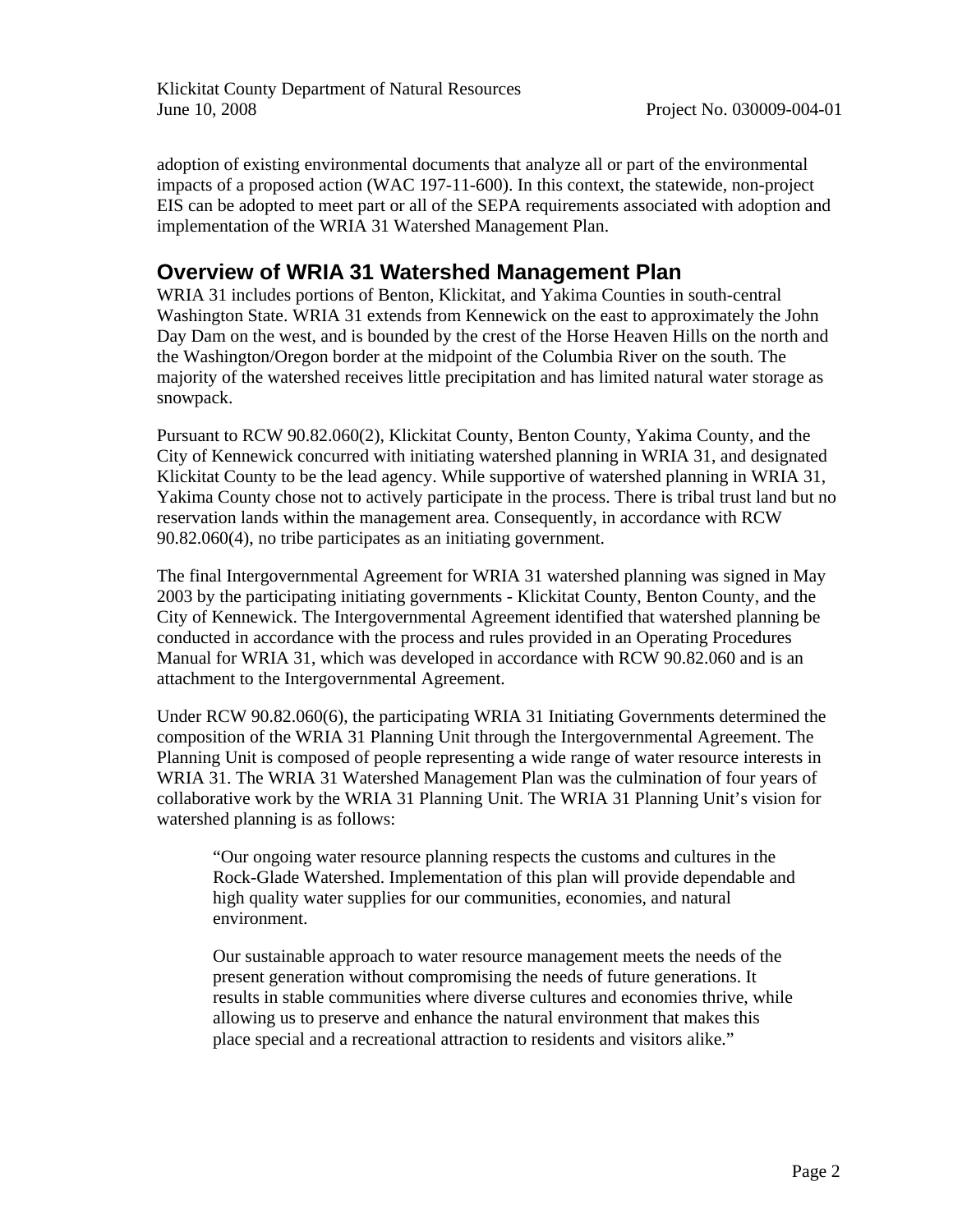The WRIA 31 Watershed Management Plan addresses:

- The water quantity component under RCW 90.82.070;
- The water quality component under RCW 90.82.090; and
- The aquatic habitat component under RCW 90.82.100.

The Watershed Management Plan recommends actions to be implemented, based on the best information available at the time of its preparation and consistent with the Initiating Governments' stated goals for watershed planning and the requirements of Chapter 90.82 RCW. In general terms, such recommended actions could include studies or monitoring to reduce data gaps; working with government agencies and/or other entities to develop or revise policies, regulations, locally managed plans, and/or voluntary regional agreements; planning and constructing water storage and other water supply projects; conducting improvements to water quality and aquatic habitat; conducting public education regarding WRIA 31 issues; and pursuing funding for implementing the recommended actions.

## **Evaluation of WRIA 31 Watershed Management Plan Recommended Actions to Alternatives in Statewide EIS**

Adoption of a Watershed Management Plan under Chapter 90.82 RCW is a non-project action subject to environmental review under SEPA. The SEPA lead agency will determine whether to adopt all or part of the statewide Watershed Planning EIS for determining SEPA compliance for this WRIA 31 Watershed Management Plan. Specifically, the SEPA lead agency will determine which of the recommended actions (projects) in the Watershed Management Plan fall within alternatives defined in the statewide EIS. Recommended actions in the WRIA 31 Watershed Management Plan that are consistent with alternatives in the statewide Watershed Planning EIS do not require supplemental information for SEPA compliance, nor do they require enumeration of alternatives and potential impacts in the standard SEPA format.

The actions recommended in the WRIA 31 Watershed Management Plan were reviewed against the alternatives specified and evaluated in Ecology's statewide EIS, to determine the applicability of the statewide EIS with respect to SEPA evaluation. Tables 1 through 4 list the various alternative actions recommended in the WRIA 31 Watershed Management Plan and identify the alternatives evaluated in the statewide EIS that are applicable to the proposed action. Table 1 addresses WRIA-wide actions applicable to all of WRIA 31. Tables 2, 3, and 4 address recommended actions for the Rock Creek, Wood-Glade, and Kennewick Planning Areas, respectively. For each recommended action in Tables 1 through 4, the following information is provided:

- Section of the Watershed Management Plan within which it is presented (for reference);
- Watershed Management Plan issue that the action addresses and its intended objective;
- Statement of the recommended action;
- Statewide EIS' general category under which the recommended action falls;
- Statewide EIS' alternatives (numbers) that are applicable to the recommended action; and
- Conclusion regarding applicability of the statewide EIS to the recommended action.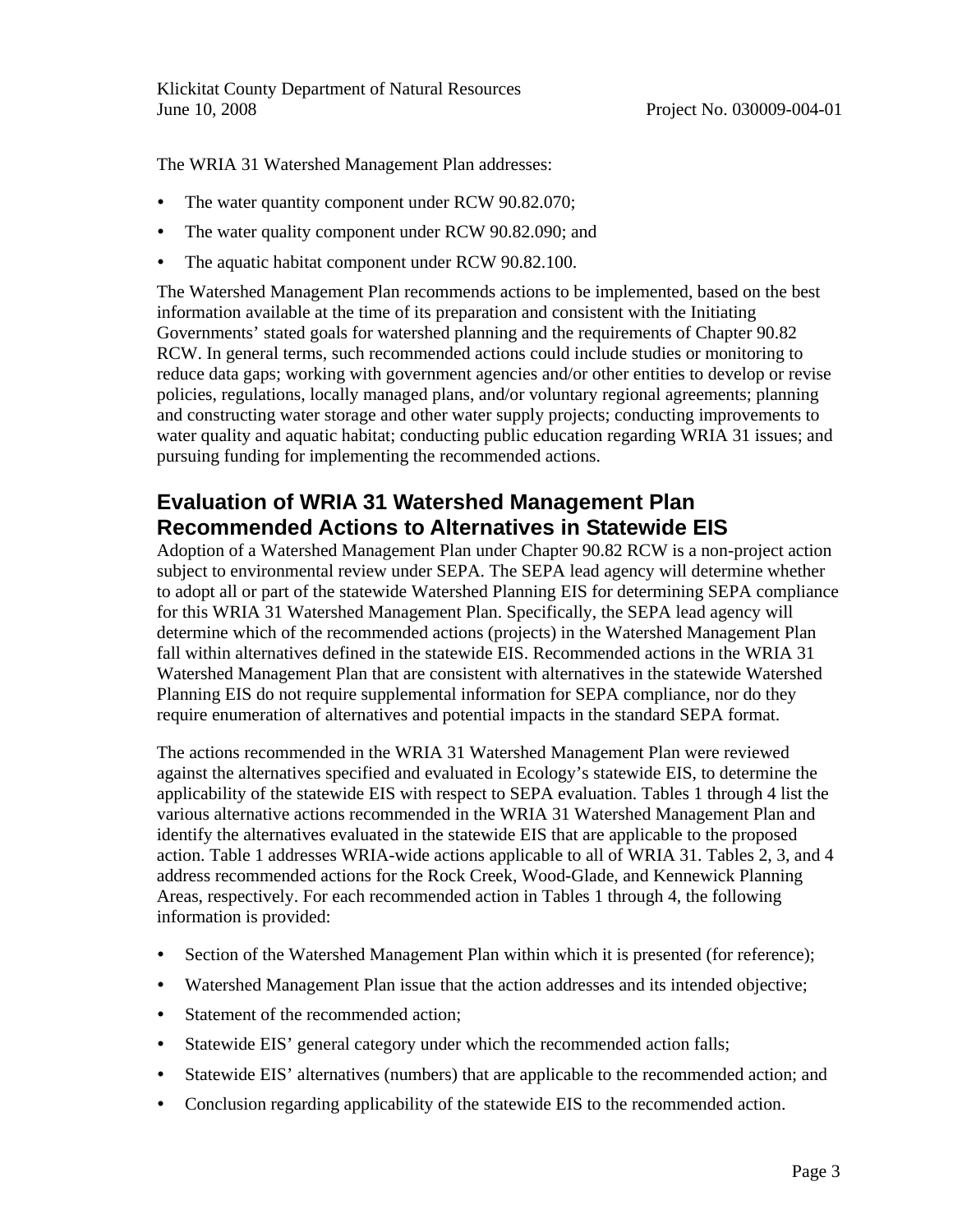# **Conclusion**

Based on the comparative analysis, the recommended actions in the WRIA 31 Watershed Management Plan were addressed on the non-project level in the statewide EIS, except for those actions that are categorically exempt from SEPA (data collection, review/comment on information, procedural actions). In addition, actions proposing rule making need not be addressed prior to adoption of the WRIA 31 Watershed Management Plan since, except where exempted by statute, rule making is subject to review under SEPA. For those actions, SEPA compliance would be the responsibility of the implementing agency or legislative body (WAC 197-11-704).

Based on this comparative analysis, no additional SEPA analysis of actions contained in the WRIA 31Watershed Management Plan was determined to be necessary to allow for formal adoption of the Plan. However, adoption of the statewide EIS covers only non-project actions. Therefore, specific actions triggered by the WRIA 31 Watershed Management Plan need to be evaluated prior to implementation to determine whether additional environmental review under SEPA and possibly NEPA (National Environmental Policy Act) is needed.

Please contact us if we can provide additional information or assistance. Thank you.

Sincerely,

Aspect **consulting, LLC**

Jarojty J. Flyn

**Timothy J. Flynn, LHG, CGWP** Principal Hydrogeologist

S:\WRIA 31\Phase 3\SEPA\Comparison of WRIA 31 Plan Actions to Statewide EIS.doc

Attachments:

- Table 1. Comparison of WRIA-Wide Actions Recommended in Watershed Management Plan to Alternatives in Statewide Watershed Planning EIS
- Table 2. Comparison of Rock Creek Planning Area Actions Recommended in Watershed Management Plan to Alternatives in Statewide Watershed Planning EIS
- Table 3. Comparison of Wood-Glade Planning Area Actions Recommended in Watershed Management Plan to Alternatives in Statewide Watershed Planning EIS
- Table 4. Comparison of Kennewick Planning Area Actions Recommended in Watershed Management Plan to Alternatives in Statewide Watershed Planning EIS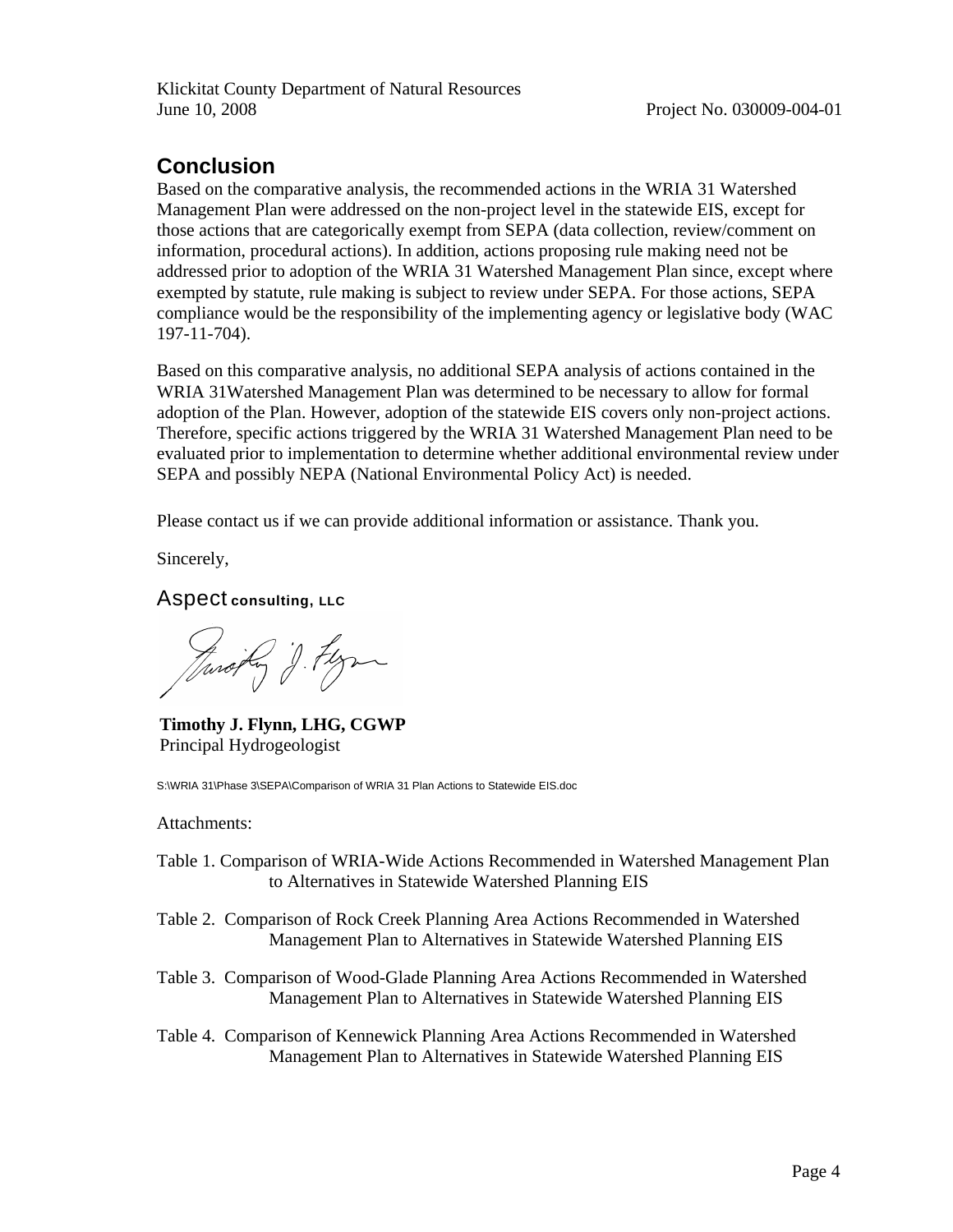#### **Table 1. Comparison of WRIA-Wide Actions Recommended in Watershed Management Plan to Alternatives in Statewide Watershed Planning EIS**

| Section # in          |                                       |                                                                                                                                                                                                                 |                                                                                                                                                                                                                                                                                                                                                                                                                                                                                                                                                                                                                                                                                                                                                                                                                                       |                                                                                                                        |                                     |                                                                                                                                                                                                                                                                  |
|-----------------------|---------------------------------------|-----------------------------------------------------------------------------------------------------------------------------------------------------------------------------------------------------------------|---------------------------------------------------------------------------------------------------------------------------------------------------------------------------------------------------------------------------------------------------------------------------------------------------------------------------------------------------------------------------------------------------------------------------------------------------------------------------------------------------------------------------------------------------------------------------------------------------------------------------------------------------------------------------------------------------------------------------------------------------------------------------------------------------------------------------------------|------------------------------------------------------------------------------------------------------------------------|-------------------------------------|------------------------------------------------------------------------------------------------------------------------------------------------------------------------------------------------------------------------------------------------------------------|
| Watershed             |                                       |                                                                                                                                                                                                                 |                                                                                                                                                                                                                                                                                                                                                                                                                                                                                                                                                                                                                                                                                                                                                                                                                                       | <b>General Category in</b>                                                                                             | <b>Applicable Alternatives</b>      |                                                                                                                                                                                                                                                                  |
| <b>Mgt Plan</b>       | <b>Issue</b>                          | Objective                                                                                                                                                                                                       | <b>Recommended Actions</b>                                                                                                                                                                                                                                                                                                                                                                                                                                                                                                                                                                                                                                                                                                                                                                                                            | <b>Statewide EIS</b>                                                                                                   | In Statewide EIS                    | <b>SEPA Review</b>                                                                                                                                                                                                                                               |
| <b>Water Quantity</b> |                                       |                                                                                                                                                                                                                 |                                                                                                                                                                                                                                                                                                                                                                                                                                                                                                                                                                                                                                                                                                                                                                                                                                       |                                                                                                                        |                                     |                                                                                                                                                                                                                                                                  |
| 3.1.1                 | Columbia River<br><b>Water Supply</b> | Ensure that adequate water<br>supplies are available to meet<br>current needs, provide for long<br>term sustainability of irrigated<br>agriculture, and support<br>economic and population                      | 1) Develop a process with Ecology for expediting the issuance of permits from<br>the John Day-McNary Pools reservations to meet beneficial uses as specified<br>under chapter 173-531A WAC. The process may include use of VRAs,<br>rulemaking (if the need for rulemaking is determined by the PAC and approved<br>as provided in Section 8.8 of the watershed plan), MOU with Ecology, or other<br>legal method.                                                                                                                                                                                                                                                                                                                                                                                                                    | Not covered under statewide<br><b>EIS</b>                                                                              | N/A                                 | Not necessary for adoption of WRIA 31<br>watershed plan. Except where exempted by<br>statute, rule making is subject to review under<br>SEPA. SEPA compliance would be the<br>responsibility of the implementing agency or<br>legislative body (WAC 197-11-704). |
|                       |                                       | growth within WRIA 31.<br>Achieve this objective through<br>active participation in the<br>implementation of the<br>Columbia River Basin Water<br>Supply Act (Engrossed Second<br>Substitute House Bill [ESSHB] | 2) The PAC and Implementing Governments will pursue legislation to define the<br>consultation process for processing water right applications that is consistent with EIS<br>the consultation process established for VRAs in RCW 90.90.030(4)(a). That is,<br>establish a 60-day period for consultation with county legislative authorities, local<br>watershed planning units, WDFW, affected tribal governments, and federal<br>agencies, for applications that are not covered by an approved VRA or otherwise<br>covered by statute.                                                                                                                                                                                                                                                                                            | Not covered under statewide                                                                                            | N/A                                 | Not necessary for adoption of WRIA 31<br>watershed plan. Except where exempted by<br>statute, rule making is subject to review under<br>SEPA. SEPA compliance would be the<br>responsibility of the implementing agency or<br>legislative body (WAC 197-11-704). |
|                       |                                       | 2860) and through Ecology's<br>processing/granting new water<br>right permits to exercise the<br>John Day-McNary Pools<br>reserves appropriated in                                                              | 3) Support implementation of the VRAs that are consistent with this watershed<br>management plan (e.g., CSRIA VRA). The WRIA 31 Lead Agency and/or<br>Implementing Governments should seek an agreement with Ecology regarding<br>utilization of the WRIA 31 watershed planning process to support identification<br>and prioritization of mitigation actions.<br>4) Explore developing a VRA as a mechanism for expanding water supply                                                                                                                                                                                                                                                                                                                                                                                               | Effectively manage allocation<br>and use of water resources<br>through legal mechanisms                                | <b>WP10, WP18</b>                   | Adequately addressed in statewide EIS                                                                                                                                                                                                                            |
|                       |                                       | chapter 173-531A WAC.                                                                                                                                                                                           | availability within WRIA 31 (e.g. water storage; availability of conserved water)                                                                                                                                                                                                                                                                                                                                                                                                                                                                                                                                                                                                                                                                                                                                                     | Effectively manage allocation<br>and use of water resources<br>through legal mechanisms                                | WP7, WP8, WP9, WP10,<br><b>WP18</b> | Adequately addressed in statewide EIS                                                                                                                                                                                                                            |
|                       |                                       |                                                                                                                                                                                                                 | 5) Pursue developing an intergovernmental agreement between the WRIA 31<br>Lead Agency or Implementing Governments with Ecology to ensure effective<br>implementation of VRAs that would be applicable within the WRIA, and ensure<br>harmonization of VRAs with the WRIA 31 watershed management plan as<br>required under chapter 90.90 RCW. This may include defining a list of potential<br>storage and conservation projects that make available new water supplies within<br>WRIA 31. The PAC will consult with Ecology regarding any proposed VRA that<br>would be applicable within the WRIA.                                                                                                                                                                                                                                 | Effectively manage allocation<br>and use of water resources<br>through legal mechanisms                                | WP7, WP8, WP9, WP10                 | Adequately addressed in statewide EIS                                                                                                                                                                                                                            |
|                       |                                       |                                                                                                                                                                                                                 | 6) Pursue funding for water supply projects within WRIA 31. This can include<br>arger projects like a Kennewick ASR pilot project and/or a regional water storage resource storage infrastructure (WP22, WP23, WP24<br>project in the Wood-Glade planning area (Section 3.1.2), and/or a source<br>exchange project in which groundwater supply from pumping of deep wells is<br>replaced by Columbia River supply (Section 5.1.1). It could equally include<br>projects to meet smaller-scale water demands throughout the watershed, not<br>limited by distance from the mainstem Columbia River.                                                                                                                                                                                                                                   | Develop or improve water                                                                                               | WP19, WP20, WP21,                   | Adequately addressed in statewide EIS                                                                                                                                                                                                                            |
|                       |                                       |                                                                                                                                                                                                                 | 7) Develop a strategy in the context of the chapter 90.90 RCW to address<br>existing interruptible Columbia River rights in WRIA 31 that are not included in<br>the CSRIA VRA.<br>8) The WRIA 31 Implementing Governments will provide information and help<br>revise future Columbia River water supply inventories and long-term water supply EIS<br>and demand forecasts. This will include stronger recognition of smaller-scale<br>water demands throughout the watershed, not limited by distance from the<br>mainstem Columbia River. It is of importance to WRIA 31 that smaller-scale<br>water supply projects, including those at distance away from the mainstem<br>Columbia River, be recognized and planned for within implementation of the<br>Columbia River Basin Water Supply Act. The PAC may seek funding for this | Effectively manage allocation<br>and use of water resources<br>through legal mechanisms<br>Not covered under statewide | <b>WP10</b><br>N/A                  | Adequately addressed in statewide EIS<br>Information collection and review/comment,<br>categorically exempt from SEPA review (WAC<br>$(197-11-800(17)$ and $(22))$                                                                                               |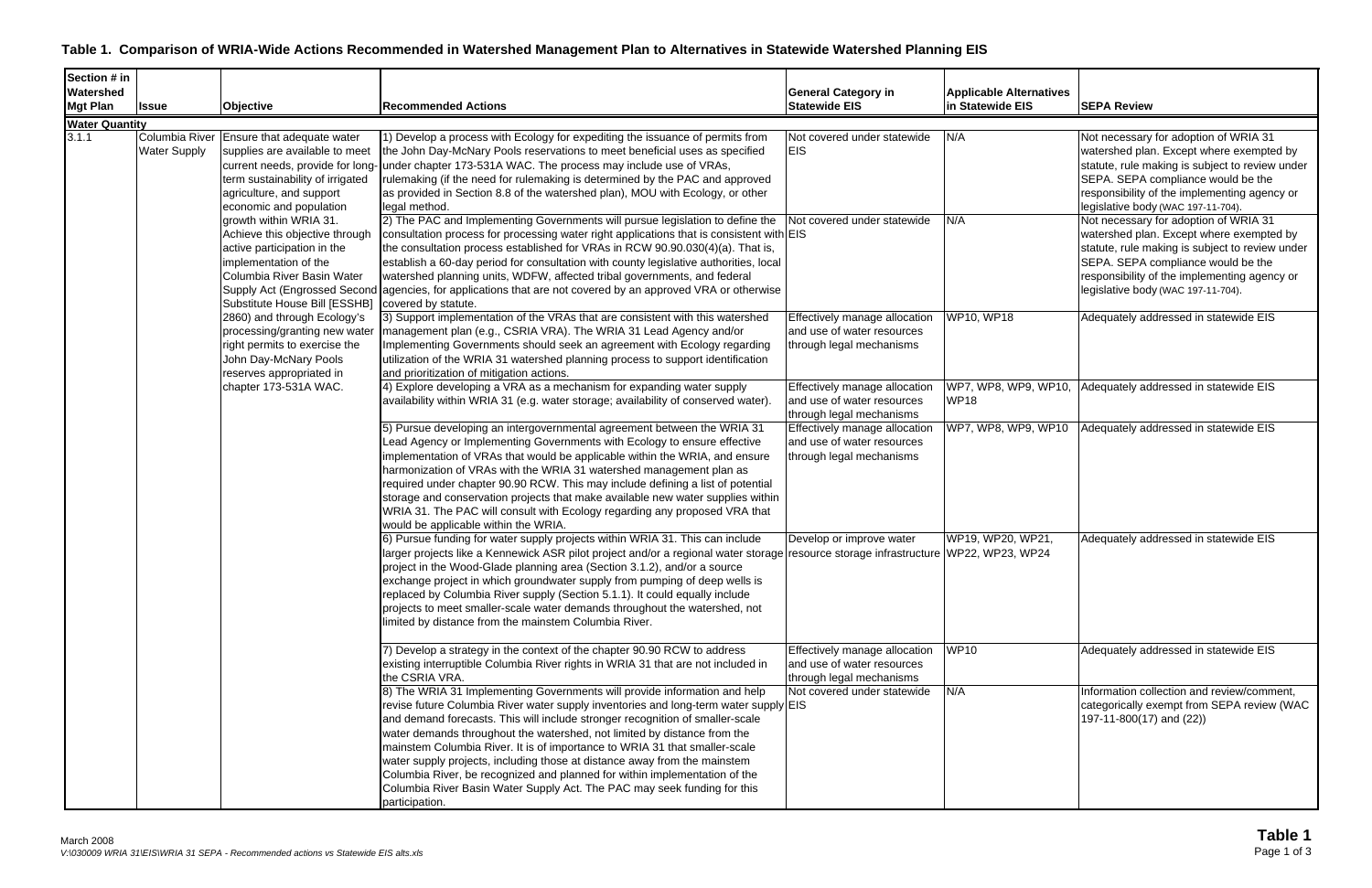#### **Table 1. Comparison of WRIA-Wide Actions Recommended in Watershed Management Plan to Alternatives in Statewide Watershed Planning EIS**

| Section # in<br>Watershed |                                    |                                                             |                                                                                                                                                                                                               |                                                             |                                                              |                                                                                   |
|---------------------------|------------------------------------|-------------------------------------------------------------|---------------------------------------------------------------------------------------------------------------------------------------------------------------------------------------------------------------|-------------------------------------------------------------|--------------------------------------------------------------|-----------------------------------------------------------------------------------|
| <b>Mgt Plan</b>           | <b>Issue</b>                       | Objective                                                   | <b>Recommended Actions</b>                                                                                                                                                                                    | <b>General Category in</b><br><b>Statewide EIS</b>          | <b>Applicable Alternatives</b><br>in Statewide EIS           | <b>SEPA Review</b>                                                                |
|                           |                                    |                                                             |                                                                                                                                                                                                               |                                                             |                                                              |                                                                                   |
|                           | <b>Water Quantity (continued)</b>  |                                                             |                                                                                                                                                                                                               |                                                             |                                                              |                                                                                   |
| 3.1.1<br>(continued)      | Columbia River                     | Ensure that adequate water                                  | 9) Pursue developing an intergovernmental agreement between the WRIA 31                                                                                                                                       | Effectively manage allocation<br>and use of water resources | WP8, WP!0                                                    | Adequately addressed in statewide EIS                                             |
|                           | <b>Water Supply</b><br>(continued) | supplies are available to meet                              | Lead Agency and Ecology regarding implementation of the state trust water                                                                                                                                     |                                                             |                                                              |                                                                                   |
|                           |                                    | term sustainability of irrigated                            | current needs, provide for long- program within the WRIA. The intent is to ensure that, if state funding is used to<br>acquire water rights, or parts of water rights, for placement in the state water trust | through legal mechanisms                                    |                                                              |                                                                                   |
|                           |                                    | agriculture, and support                                    | program, such acquisitions are consistent with the watershed management plan                                                                                                                                  |                                                             |                                                              |                                                                                   |
|                           |                                    | economic and population                                     | and include early consultation with the Implementing Governments or PAC. It is                                                                                                                                |                                                             |                                                              |                                                                                   |
|                           |                                    | growth within WRIA 31.                                      | also recommended that the PAC and Implementing Governments investigate                                                                                                                                        |                                                             |                                                              |                                                                                   |
|                           |                                    | Achieve this objective through                              | legislative actions that may be necessary to provide clarification about the timing                                                                                                                           |                                                             |                                                              |                                                                                   |
|                           |                                    | active participation in the                                 | and consultation criteria to ensure consistency with the approved watershed                                                                                                                                   |                                                             |                                                              |                                                                                   |
|                           |                                    | implementation of the                                       | management plan.                                                                                                                                                                                              |                                                             |                                                              |                                                                                   |
|                           |                                    | Columbia River Basin Water                                  | 10) The PAC will serve as an advisory body for implementing the Columbia River Not covered under statewide                                                                                                    |                                                             | N/A                                                          | Review and comment, categorically exempt                                          |
|                           |                                    |                                                             | Supply Act (Engrossed Second Basin Water Supply Development Program within WRIA 31.                                                                                                                           | <b>EIS</b>                                                  |                                                              | from SEPA review (WAC 197-11-800(22))                                             |
|                           |                                    | Substitute House Bill [ESSHB]                               | 11) The PAC will communicate with other planning units and local governments                                                                                                                                  | Not covered under statewide                                 | N/A                                                          | Procedural and review/comment, categorically                                      |
|                           |                                    | 2860) and through Ecology's                                 | in the Columbia River basin in order to better develop a Columbia River basin-                                                                                                                                | <b>EIS</b>                                                  |                                                              | exempt from SEPA review (WAC 197-11-                                              |
|                           |                                    | processing/granting new water                               | wide perspective of water resource issues and to identify opportunities for                                                                                                                                   |                                                             |                                                              | $800(19)$ and $(22)$ )                                                            |
|                           |                                    | right permits to exercise the                               | cooperative efforts. It is further recommended that the PAC be represented on                                                                                                                                 |                                                             |                                                              |                                                                                   |
|                           |                                    | John Day-McNary Pools                                       | relevant water resource policy advisory groups and forums on the state and                                                                                                                                    |                                                             |                                                              |                                                                                   |
|                           |                                    | reserves appropriated in                                    | federal level.                                                                                                                                                                                                |                                                             |                                                              |                                                                                   |
|                           |                                    | chapter 173-531A WAC.                                       | 12) Fill data gaps regarding factors that affect fish survival within the John Day                                                                                                                            | Not covered under statewide                                 | N/A                                                          | Information collection, categorically exempt                                      |
|                           |                                    | (continued)                                                 | and McNary Pools and assess fish and wildlife habitat in and adjacent to the                                                                                                                                  | <b>EIS</b>                                                  |                                                              | from SEPA review (WAC 197-11-800(17))                                             |
|                           |                                    |                                                             | Columbia River mainstem.                                                                                                                                                                                      |                                                             |                                                              |                                                                                   |
| 3.1.2                     | imited Water                       | Develop new water storage<br>facilities off of the Columbia | The PAC or subcommittee should identify and evaluate storage needs and<br>storage opportunities to best meet those needs throughout the watershed. Refer resource storage infrastructure WP22, WP23, WP24     | Develop or improve water                                    | WP19, WP20, WP21,                                            | Adequately addressed in statewide EIS                                             |
|                           | Storage                            | River mainstem to help meet                                 | to Section 3.1.2 for planning area-specific recommendations.                                                                                                                                                  |                                                             |                                                              |                                                                                   |
|                           |                                    | future demand.                                              |                                                                                                                                                                                                               |                                                             |                                                              |                                                                                   |
| 3.1.3                     | Preserve Water                     | Preserve existing water rights                              | Increase public education regarding water rights to avoid inadvertent                                                                                                                                         | Effectively manage allocation                               | <b>WP36</b>                                                  | Adequately addressed in statewide EIS                                             |
|                           | Rights in the                      | as an asset of the watershed.                               | relinquishment. This can include developing a flier that explains water rights and                                                                                                                            | and use of water resources                                  |                                                              |                                                                                   |
|                           | Watershed                          |                                                             | their potential for relinguishment in layman's terms, and distributing it widely                                                                                                                              | through legal mechanisms                                    |                                                              |                                                                                   |
|                           |                                    |                                                             | throughout the watershed.                                                                                                                                                                                     |                                                             |                                                              |                                                                                   |
|                           |                                    |                                                             | Establish a water market or "clearinghouse" that would provide a link and local                                                                                                                               | Effectively manage allocation                               | WP7, WP8, WP9, WP10.                                         | Adequately addressed in statewide EIS                                             |
|                           |                                    |                                                             | point of contact for water right sellers/buyers or leasors/leasees, and municipal                                                                                                                             | and use of water resources                                  | Also specifically addressed                                  |                                                                                   |
|                           |                                    |                                                             | entities, to facilitate the transfer of, and prevent relinguishment of, existing water through legal mechanisms                                                                                               |                                                             | on page 5-6 of the EIS as                                    |                                                                                   |
|                           |                                    |                                                             | rights.                                                                                                                                                                                                       |                                                             | follows: "The processes                                      |                                                                                   |
|                           |                                    |                                                             |                                                                                                                                                                                                               |                                                             | identified in Alternatives<br>WP7 and WP8, and               |                                                                                   |
|                           |                                    |                                                             |                                                                                                                                                                                                               |                                                             | potentially Alternative WP9                                  |                                                                                   |
|                           |                                    |                                                             |                                                                                                                                                                                                               |                                                             | and WP10, could be                                           |                                                                                   |
|                           |                                    |                                                             |                                                                                                                                                                                                               |                                                             | combined and expanded to                                     |                                                                                   |
|                           |                                    |                                                             |                                                                                                                                                                                                               |                                                             | involve use of the Trust                                     |                                                                                   |
|                           |                                    |                                                             |                                                                                                                                                                                                               |                                                             | Water Rights Program in the                                  |                                                                                   |
|                           |                                    |                                                             |                                                                                                                                                                                                               |                                                             | development of a water bank<br>for both instream and out-of- |                                                                                   |
|                           |                                    |                                                             |                                                                                                                                                                                                               |                                                             | stream uses."                                                |                                                                                   |
|                           |                                    |                                                             |                                                                                                                                                                                                               |                                                             |                                                              |                                                                                   |
|                           |                                    |                                                             |                                                                                                                                                                                                               |                                                             |                                                              |                                                                                   |
|                           |                                    |                                                             |                                                                                                                                                                                                               |                                                             | N/A                                                          |                                                                                   |
|                           |                                    |                                                             | Pursue legislative changes to the state water code to define changes in irrigation Not covered under statewide<br>practices occurring over time periods longer than 5 years as sufficient cause for EIS       |                                                             |                                                              | Not necessary for adoption of WRIA 31<br>watershed plan. Except where exempted by |
|                           |                                    |                                                             | nonuse during that period (and preventing relinquishment if full use is achieved                                                                                                                              |                                                             |                                                              | statute, rule making is subject to review under                                   |
|                           |                                    |                                                             | during the period).                                                                                                                                                                                           |                                                             |                                                              | SEPA. SEPA compliance would be the                                                |
|                           |                                    |                                                             |                                                                                                                                                                                                               |                                                             |                                                              | responsibility of the implementing agency or                                      |
|                           |                                    |                                                             |                                                                                                                                                                                                               |                                                             |                                                              | legislative body (WAC 197-11-074).                                                |
|                           |                                    |                                                             |                                                                                                                                                                                                               |                                                             |                                                              | Table 1                                                                           |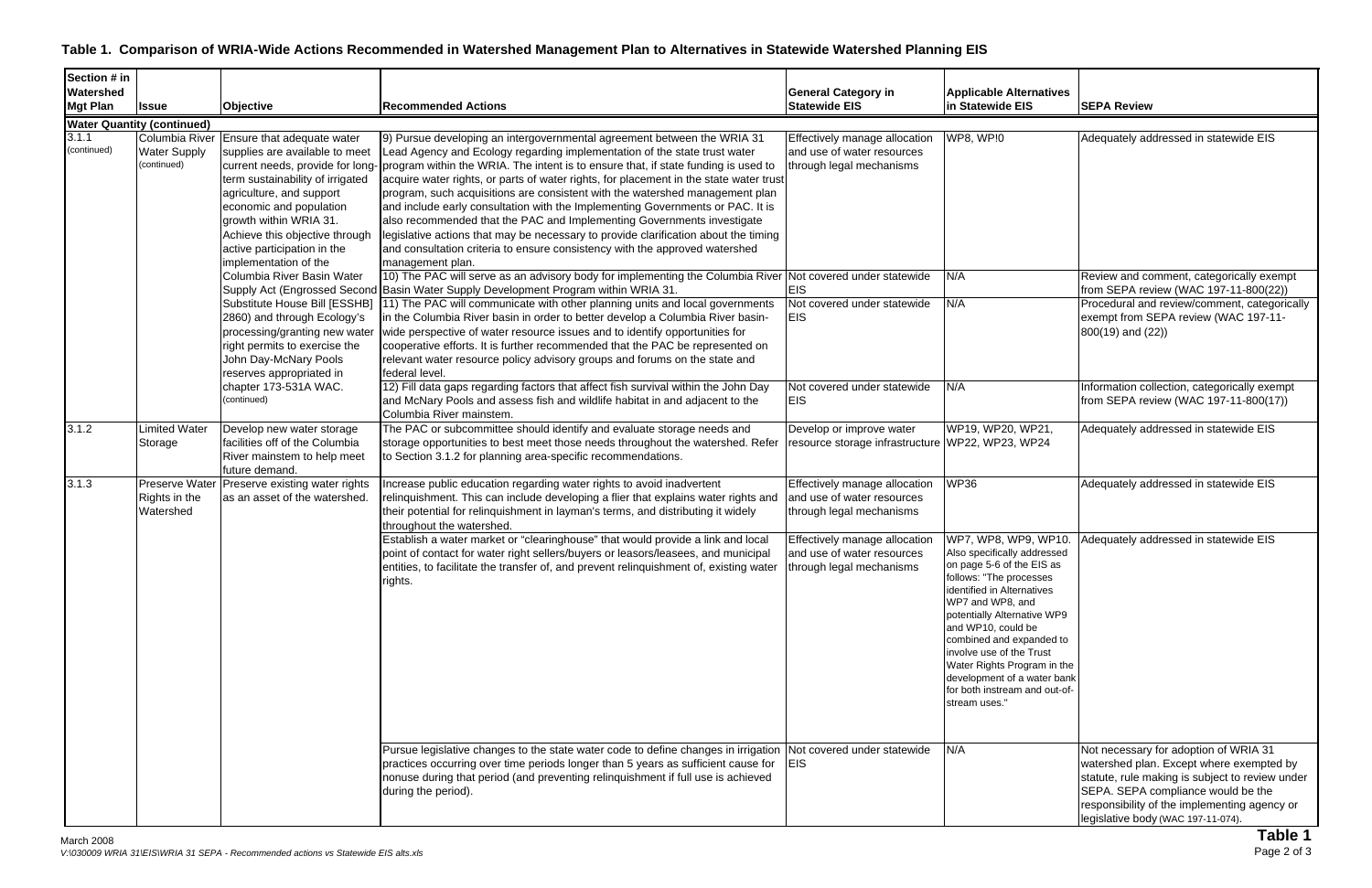### **Table 1. Comparison of WRIA-Wide Actions Recommended in Watershed Management Plan to Alternatives in Statewide Watershed Planning EIS**

| <b>General Category in</b><br><b>Statewide EIS</b>                                       | <b>Applicable Alternatives</b><br>in Statewide EIS | <b>SEPA Review</b>                                                                                                                                                                                                                                               |
|------------------------------------------------------------------------------------------|----------------------------------------------------|------------------------------------------------------------------------------------------------------------------------------------------------------------------------------------------------------------------------------------------------------------------|
|                                                                                          |                                                    |                                                                                                                                                                                                                                                                  |
| Not covered under statewide<br>EIS                                                       | N/A                                                | Not necessary for adoption of WRIA 31<br>watershed plan. Except where exempted by<br>statute, rule making is subject to review under<br>SEPA. SEPA compliance would be the<br>responsibility of the implementing agency or<br>legislative body (WAC 197-11-074). |
| Effectively manage allocation<br>and use of water resources<br>through legal mechanisms  | WP7, WP8, WP9, WP10,<br><b>WP18</b>                | Adequately addressed in statewide EIS                                                                                                                                                                                                                            |
| Not covered under statewide<br>EIS                                                       | N/A                                                | Review and comment, categorically exempt<br>from SEPA review (WAC 197-11-800(22))                                                                                                                                                                                |
| Promote water use efficiency                                                             | WP2, WP3                                           | Adequately addressed in statewide EIS                                                                                                                                                                                                                            |
| Effectively manage allocation<br>and use of water resources<br>through legal mechanisms. | WP7, WP8                                           | Adequately addressed in statewide EIS                                                                                                                                                                                                                            |
|                                                                                          |                                                    |                                                                                                                                                                                                                                                                  |
| Not covered under statewide<br>EIS                                                       | N/A                                                | Review and comment, categorically exempt<br>from SEPA review (WAC 197-11-800(22))                                                                                                                                                                                |

| 11/11      | is cylow and committed, categorically exempt<br>from SEPA review (WAC 197-11-800(22)) |
|------------|---------------------------------------------------------------------------------------|
| WP36, WP37 | Adequately addressed in statewide EIS                                                 |
|            |                                                                                       |

| N/A | Information collection, categorically exempt |
|-----|----------------------------------------------|
|     | from SEPA review (WAC 197-11-800(17))        |
|     |                                              |
|     |                                              |
|     |                                              |
|     |                                              |
|     |                                              |
|     |                                              |
|     |                                              |

| Section # in<br>Watershed<br><b>Mgt Plan</b> | <b>Issue</b>                                               | <b>Objective</b>                                                                                                                                                     | <b>Recommended Actions</b>                                                                                                                                                                                                                                                                                                                                                                                                                                                                                                                                                                                                                                                                                                              | <b>General Category in</b><br><b>Statewide EIS</b>                                                                                   | <b>Applicable Al</b><br>in Statewide I |
|----------------------------------------------|------------------------------------------------------------|----------------------------------------------------------------------------------------------------------------------------------------------------------------------|-----------------------------------------------------------------------------------------------------------------------------------------------------------------------------------------------------------------------------------------------------------------------------------------------------------------------------------------------------------------------------------------------------------------------------------------------------------------------------------------------------------------------------------------------------------------------------------------------------------------------------------------------------------------------------------------------------------------------------------------|--------------------------------------------------------------------------------------------------------------------------------------|----------------------------------------|
|                                              | <b>Water Quantity (continued)</b>                          |                                                                                                                                                                      |                                                                                                                                                                                                                                                                                                                                                                                                                                                                                                                                                                                                                                                                                                                                         |                                                                                                                                      |                                        |
| 3.1.4                                        | Water<br>Conservation                                      | Disincentives to Maximize water conservation<br>by eliminating disincentives to<br>conserving.                                                                       | 1) The PAC should pursue legislation to effect changes in the water code that<br>prevent relinquishment of rights to conserved irrigation water and provide<br>flexibility in its future use (e.g. irrigation of expanded acreage). Removing the<br>disincentives to water conservation from the state water code is a legislative<br>action needed to implement the WRIA 31 watershed management plan and, as<br>such, should be included in Ecology's annual report the appropriate standing<br>legislative committees pursuant to RCW 90.82.043(5).                                                                                                                                                                                  | Not covered under statewide<br><b>EIS</b>                                                                                            | N/A                                    |
|                                              |                                                            |                                                                                                                                                                      | 2) Propose and develop voluntary regional agreements as one option to make<br>the quantity of conserved water available in the WRIA.<br>3) Identify conditions in conservation grants that may (unintentionally) create<br>disincentives to implementing conservation or otherwise undermine this<br>watershed management plan. Communicate this information with proposed<br>solutions to responsible funding agencies.                                                                                                                                                                                                                                                                                                                | Effectively manage allocation<br>and use of water resources<br>through legal mechanisms<br>Not covered under statewide<br><b>EIS</b> | WP7, WP8, W<br><b>WP18</b><br>N/A      |
|                                              |                                                            |                                                                                                                                                                      | 4) Encourage conservation as a means to make water available for irrigation of<br>additional acreage by the water right holder.                                                                                                                                                                                                                                                                                                                                                                                                                                                                                                                                                                                                         | Promote water use efficiency                                                                                                         | WP2, WP3                               |
|                                              |                                                            |                                                                                                                                                                      | 5) Where deemed appropriate by the Implementing Governments in consultation<br>with the PAC, acquire water generated through conservation from willing water<br>right holders, put it in the state trust program and make it available to meet out-of<br>stream and instream water uses in accordance with this watershed management<br>plan. The PAC will serve in an advisory capacity for implementation of the state<br>water trust program within the WRIA to ensure continuing conformance with the<br>watershed management plan. In its advisory role, the PAC should propose and<br>develop agreement(s) to ensure that trust water right programs further the<br>purposes of this watershed management plan, not undermine it. | Effectively manage allocation<br>and use of water resources<br>through legal mechanisms.                                             | WP7, WP8                               |
| <b>Water Quality</b>                         |                                                            |                                                                                                                                                                      |                                                                                                                                                                                                                                                                                                                                                                                                                                                                                                                                                                                                                                                                                                                                         |                                                                                                                                      |                                        |
| 3.2                                          | Columbia River<br><b>Water Quality</b>                     | Document the contribution of<br>WRIA 31 streams to impaired<br>water quality in the mainstem<br>Columbia River.                                                      | Ecology will coordinate with the WRIA 31 initiating governments regarding TMDL<br>or other water quality-related activities on the mainstem Columbia River within<br>WRIA 31.                                                                                                                                                                                                                                                                                                                                                                                                                                                                                                                                                           | Not covered under statewide<br><b>EIS</b>                                                                                            | N/A                                    |
|                                              |                                                            |                                                                                                                                                                      | Develop a WRIA-wide water quality maintenance/improvement plan for tributary<br>streams that are designated pursuant to the ESA as critical habitat for Middle<br>Columbia steelhead. The plan would identify appropriate locally managed<br>activities to be undertaken to ensure that water quality in the tributaries are<br>maintained and, where practical, enhanced.                                                                                                                                                                                                                                                                                                                                                              | Improve nonpoint source<br>pollution control                                                                                         | WP36, WP37                             |
| <b>Aquatic Habitat</b>                       |                                                            |                                                                                                                                                                      |                                                                                                                                                                                                                                                                                                                                                                                                                                                                                                                                                                                                                                                                                                                                         |                                                                                                                                      |                                        |
| 3.3.1                                        | <b>Limited Aquatic</b><br><b>Habitat Data</b><br>Available | Collect quality-assured data to<br>fill data gaps regarding aquatic<br>that appropriate actions to<br>address factors affecting fish<br>production can be developed. | Collect quality assured data to assess current habitat conditions and limiting<br>habitat characteristics, in accordance with the IAC's Washington Comprehensive EIS<br>habitat throughout WRIA 31, so Monitoring Strategy for Watershed Health and Salmon Recovery and other<br>established and accepted protocols. Identify specific projects to address fish<br>habitat issues based on the results of those studies. Specific information<br>regarding available information and recommended approaches are outlined in<br>watershed plan Sections 4.3, 5.3, and 6.3 for Rock Creek, Wood-Glade, and<br>Kennewick planning areas, respectively.                                                                                     | Not covered under statewide                                                                                                          | N/A                                    |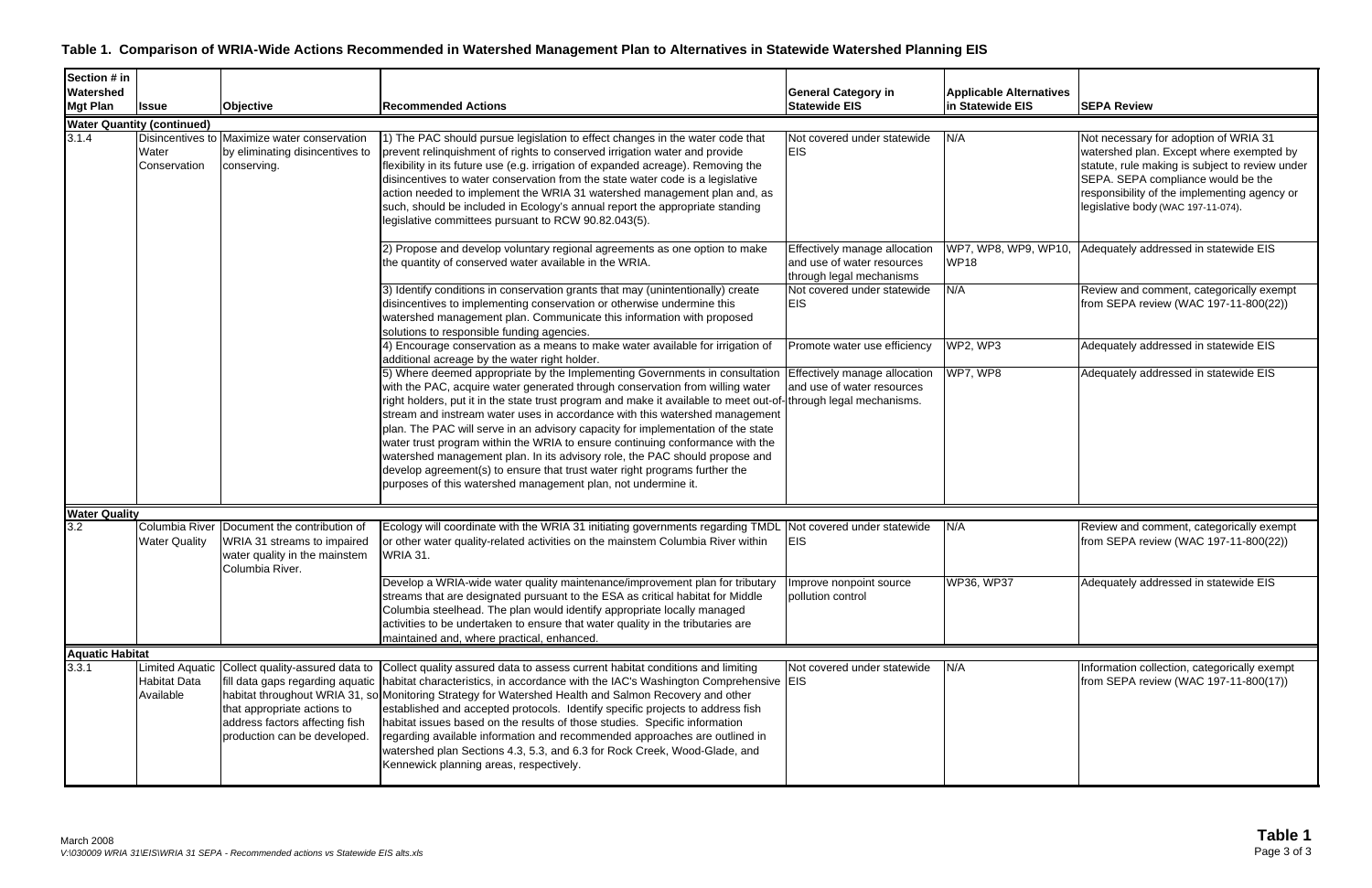### **Table 2. Comparison of Rock Creek Planning Area Actions Recommended in Watershed Management Plan to Alternatives in Statewide Watershed Planning EIS**

| Section # in<br>Watershed<br><b>Mgt Plan</b> | <b>Issue</b>                                                                                                                                                                                                                                                                                                   | Objective                                                                                                                                                                                                                                                                                                                                                                                                                                                             | <b>Recommended Actions</b>                                                                                                                                                                                                                                             | <b>General Category in</b><br><b>Statewide EIS</b>                                                                                                                  | <b>Applicable Alternatives</b><br>in Statewide EIS | <b>SEPA Review</b>                                                                                 |
|----------------------------------------------|----------------------------------------------------------------------------------------------------------------------------------------------------------------------------------------------------------------------------------------------------------------------------------------------------------------|-----------------------------------------------------------------------------------------------------------------------------------------------------------------------------------------------------------------------------------------------------------------------------------------------------------------------------------------------------------------------------------------------------------------------------------------------------------------------|------------------------------------------------------------------------------------------------------------------------------------------------------------------------------------------------------------------------------------------------------------------------|---------------------------------------------------------------------------------------------------------------------------------------------------------------------|----------------------------------------------------|----------------------------------------------------------------------------------------------------|
| <b>Water Quantity</b>                        |                                                                                                                                                                                                                                                                                                                |                                                                                                                                                                                                                                                                                                                                                                                                                                                                       |                                                                                                                                                                                                                                                                        |                                                                                                                                                                     |                                                    |                                                                                                    |
| 4.1.1                                        | Natural<br>Streamflow<br>Condition                                                                                                                                                                                                                                                                             | Evaluate options including<br>streamflows to meet specific<br>demands defined in the future.                                                                                                                                                                                                                                                                                                                                                                          | As dictated by future demands in the subbasin, conduct a feasibility study of<br>storage to enhance Rock Creek options to enhance streamflows in Rock Creek.                                                                                                           | Not covered under statewide<br><b>EIS</b>                                                                                                                           | N/A                                                | Information collection/study, categorically<br>exempt from SEPA review (WAC 197-11-<br>800(17)     |
| 4.1.2                                        | Groundwater<br>Development<br>Potential                                                                                                                                                                                                                                                                        | support developing additional<br>water supply sources if future<br>demand in the basin increases<br>significantly.                                                                                                                                                                                                                                                                                                                                                    | Develop baseline information to Conduct a hydrogeologic evaluation to explore aquifer systems and better<br>understand whether groundwater quantity and quality is sufficient to meet<br>potential larger future demands in the Rock Creek planning area.              | Not covered under statewide<br><b>EIS</b>                                                                                                                           | N/A                                                | Information collection/study, categorically<br>exempt from SEPA review (WAC 197-11-<br>800(17)     |
| <b>Water Quality</b>                         |                                                                                                                                                                                                                                                                                                                |                                                                                                                                                                                                                                                                                                                                                                                                                                                                       |                                                                                                                                                                                                                                                                        |                                                                                                                                                                     |                                                    |                                                                                                    |
| 4.2.1                                        | Elevated Water Bring Rock Creek into<br>Temperature in   compliance with state surface<br><b>Rock Creek</b><br>This could be achieved by<br>collecting additional data and<br>analysis that show the elevated<br>temperatures are a result of<br>natural conditions and human<br>influence is increasing water | Develop a locally-managed water quality improvement plan to 1) evaluate the<br>cause of elevated temperature (i.e. effect of natural conditions versus human<br>water standards for temperature. activity) and 2) continue implementing BMPs to ensure that human effects on<br>temperature are within acceptable levels. The Forests and Fish Report/Forest<br>Practices Rules serve as a water quality improvement plan for forested<br>headwaters in the subbasin. | Improve nonpoint source<br>pollution control                                                                                                                                                                                                                           | WP35, WP36, WP37,<br><b>WP56</b>                                                                                                                                    | Adequately addressed in statewide EIS              |                                                                                                    |
|                                              |                                                                                                                                                                                                                                                                                                                | temperature by no more than<br>0.3°C, or by developing and<br>implementing a water quality<br>improvement and protection plan<br>(Category 4A or 4B) that over<br>time results in compliance and<br>recategorization as Category 1<br>(meets standards) or Category 2                                                                                                                                                                                                 |                                                                                                                                                                                                                                                                        | Continue implementation of the management practices identified in the 1996<br>MOA between Ecology and EKCD until a water quality improvement plan is<br>formalized. | Improve nonpoint source<br>pollution control       | WP35, WP36                                                                                         |
|                                              |                                                                                                                                                                                                                                                                                                                |                                                                                                                                                                                                                                                                                                                                                                                                                                                                       | Evaluate habitat enhancement projects that include riparian plantings to increase<br>stream shade.                                                                                                                                                                     | Improve nonpoint source<br>pollution control                                                                                                                        | WP35, WP36, WP47                                   | Adequately addressed in statewide EIS                                                              |
|                                              |                                                                                                                                                                                                                                                                                                                |                                                                                                                                                                                                                                                                                                                                                                                                                                                                       | Install additional permanent streamflow gauging stations at or near locations<br>where water temperatures have been measured since 1996. Station locations<br>will be determined once currently planned gauges are operating and data gaps, if<br>any, are identified. | Not covered under statewide<br><b>EIS</b>                                                                                                                           | N/A                                                | Information collection, categorically exempt<br>from SEPA review (WAC 197-11-800(2)(h) and<br>(17) |
| 4.2.2                                        | <b>Water Quality</b><br>Monitoring                                                                                                                                                                                                                                                                             | Document long-term water<br>quality conditions, apart from<br>temperature, that could be<br>attributable to land use in the<br>watershed.                                                                                                                                                                                                                                                                                                                             | Monitor for trends in fecal coliform levels in Rock Creek by adding periodic<br>laboratory analyses to EKCD's monitoring program.                                                                                                                                      | Improve nonpoint source<br>pollution                                                                                                                                | <b>WP37</b>                                        | Adequately addressed in statewide EIS                                                              |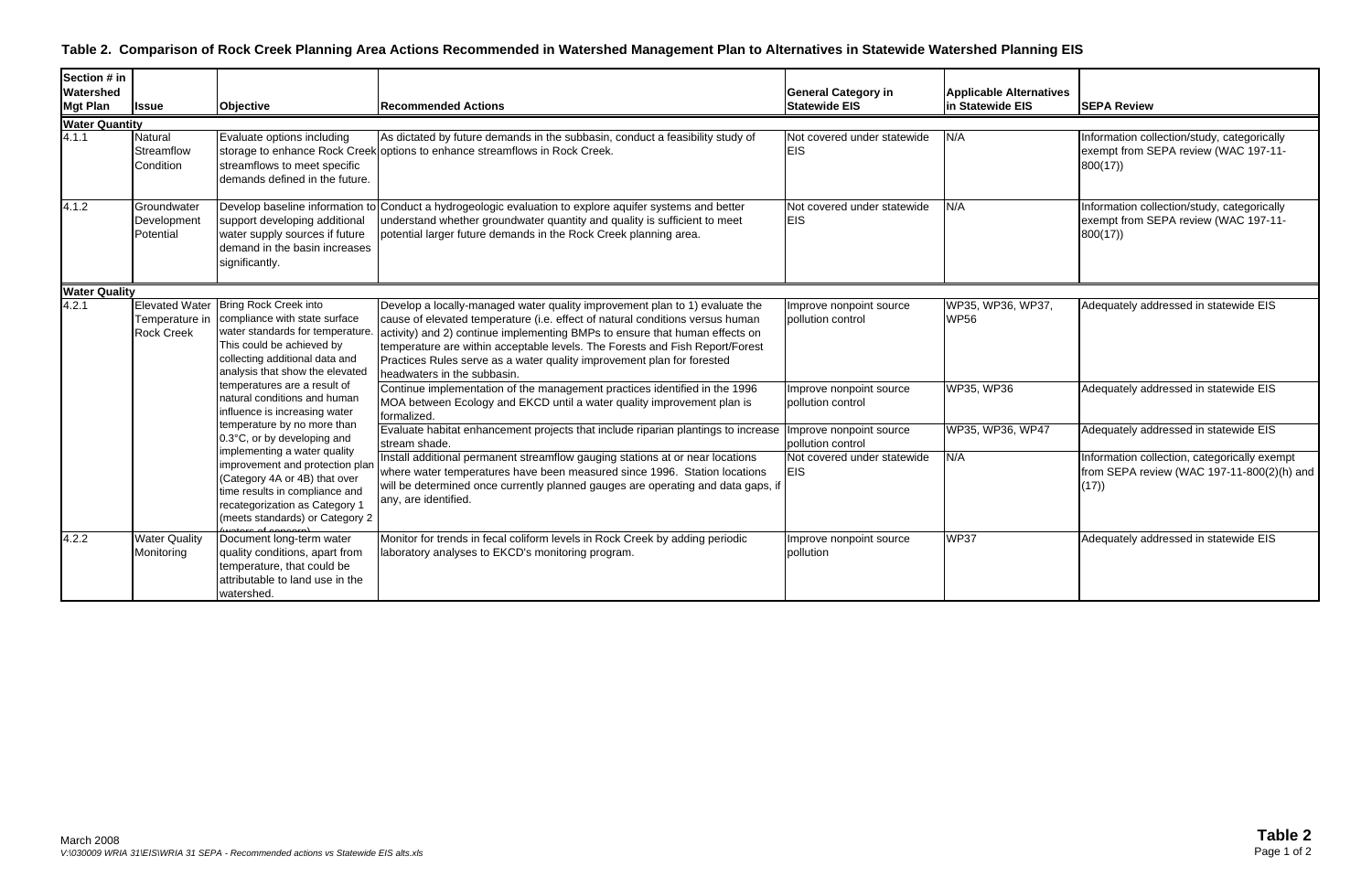### **Table 2. Comparison of Rock Creek Planning Area Actions Recommended in Watershed Management Plan to Alternatives in Statewide Watershed Planning EIS**

| Section # in<br>Watershed<br><b>Mgt Plan</b> | <b>Issue</b>                               | Objective                                                                              | <b>Recommended Actions</b>                                                                                                                                                                                                                                                                                                                                                                                                                           | <b>General Category in</b><br><b>Statewide EIS</b>                       | <b>Applicable Alternatives</b><br>in Statewide EIS | <b>SEPA Review</b>                                                                                                                    |
|----------------------------------------------|--------------------------------------------|----------------------------------------------------------------------------------------|------------------------------------------------------------------------------------------------------------------------------------------------------------------------------------------------------------------------------------------------------------------------------------------------------------------------------------------------------------------------------------------------------------------------------------------------------|--------------------------------------------------------------------------|----------------------------------------------------|---------------------------------------------------------------------------------------------------------------------------------------|
| <b>Aquatic Habitat</b>                       |                                            |                                                                                        |                                                                                                                                                                                                                                                                                                                                                                                                                                                      |                                                                          |                                                    |                                                                                                                                       |
| 4.3.1                                        | Salmonid<br><b>Distribution and</b><br>Use | Determine the distribution and<br>survival of salmonids in the<br>watershed.           | Document and monitor the distribution and abundance of spawning salmonids in<br>Rock Creek and its tributaries.<br>Evaluate the distribution and abundance of juveniles rearing in the subbasin.                                                                                                                                                                                                                                                     | Not covered under statewide<br><b>EIS</b><br>Not covered under statewide | N/A<br>N/A                                         | Information collection, categorically exempt<br>from SEPA review (WAC 197-11-800(17))<br>Information collection, categorically exempt |
|                                              |                                            |                                                                                        | Measure migration of juveniles and total juvenile production through installation<br>and year-round operation of a screw trap, in cooperation with WDFW                                                                                                                                                                                                                                                                                              | <b>EIS</b><br>Not covered under statewide<br><b>EIS</b>                  | N/A                                                | from SEPA review (WAC 197-11-800(17))<br>Information collection, categorically exempt<br>from SEPA review (WAC 197-11-800(17))        |
| 4.3.2                                        | <b>Habitat Quality</b><br>and Potential    | Evaluate the quality of habitat i<br>the Rock Creek subbasin and                       | Implement the actions described in Section 4.2.1 to restore and protect fish<br>habitat.                                                                                                                                                                                                                                                                                                                                                             |                                                                          |                                                    | Refer to SEPA findings for Section 4.2.1 of watershed plan (above)                                                                    |
|                                              | Land Use<br><b>Effects</b>                 | the effects of land use on that<br>habitat.                                            | Quantify spawning habitat (e.g., document substrate size and embeddedness in<br>potential spawning areas).                                                                                                                                                                                                                                                                                                                                           | Not covered under statewide<br><b>EIS</b>                                | N/A                                                | Information collection, categorically exempt<br>from SEPA review (WAC 197-11-800(17))                                                 |
|                                              |                                            |                                                                                        | Collect additional information on passage barriers to help refine estimates of<br>available habitat for anadromous fish.                                                                                                                                                                                                                                                                                                                             | Not covered under statewide<br><b>EIS</b>                                | N/A                                                | Information collection, categorically exempt<br>from SEPA review (WAC 197-11-800(17))                                                 |
|                                              |                                            |                                                                                        | Develop an inventory of current rearing habitat, identifying areas of year-round<br>flow and suitable stream temperatures and areas where these conditions may be EIS<br>reasonably attained.                                                                                                                                                                                                                                                        | Not covered under statewide                                              | N/A                                                | Information collection, categorically exempt<br>from SEPA review (WAC 197-11-800(17))                                                 |
|                                              |                                            |                                                                                        | Collect water temperature data when conducting snorkel surveys to support<br>evaluation of the temperature tolerances of local steelhead population.                                                                                                                                                                                                                                                                                                 | Not covered under statewide<br><b>EIS</b>                                | N/A                                                | Information collection, categorically exempt<br>from SEPA review (WAC 197-11-800(17))                                                 |
|                                              |                                            |                                                                                        | Implement a public education and communication program to inform landowners<br>regarding the intent of habitat protection and restoration projects, educate the<br>public regarding the influence of land use on the quality of fish habitat, and<br>encourage participation in volunteer efforts.                                                                                                                                                   | Not covered under statewide<br><b>EIS</b>                                | N/A                                                | Procedural action, categorically exempt from<br>SEPA review (WAC 197-11-800(19))                                                      |
| 4.3.3                                        | Monitoring                                 | Monitor the effectiveness of<br>aquatic habitat protection and<br>restoration efforts. | Develop and implement an aquatic habitat monitoring plan consistent with state<br>protocols that provides for documenting long-term trends in fish population levels EIS<br>and habitat quality and documents effectiveness of habitat-related projects. Data<br>collection efforts must be developed using statistically robust methods and must<br>include a quality assurance process, and all data collected must be made publicly<br>available. | Not covered under statewide                                              | N/A                                                | Information collection, categorically exempt<br>from SEPA review (WAC 197-11-800(17))                                                 |
|                                              |                                            |                                                                                        | Conduct public education/communication to inform landowners regarding the<br>intent of habitat-related projects and to foster understanding regarding the<br>influence of land use on the quality of fish habitat and encourage participation in<br>volunteer efforts.                                                                                                                                                                               | Not covered under statewide<br><b>EIS</b>                                | N/A                                                | Procedural action, categorically exempt from<br>SEPA review (WAC 197-11-800(19))                                                      |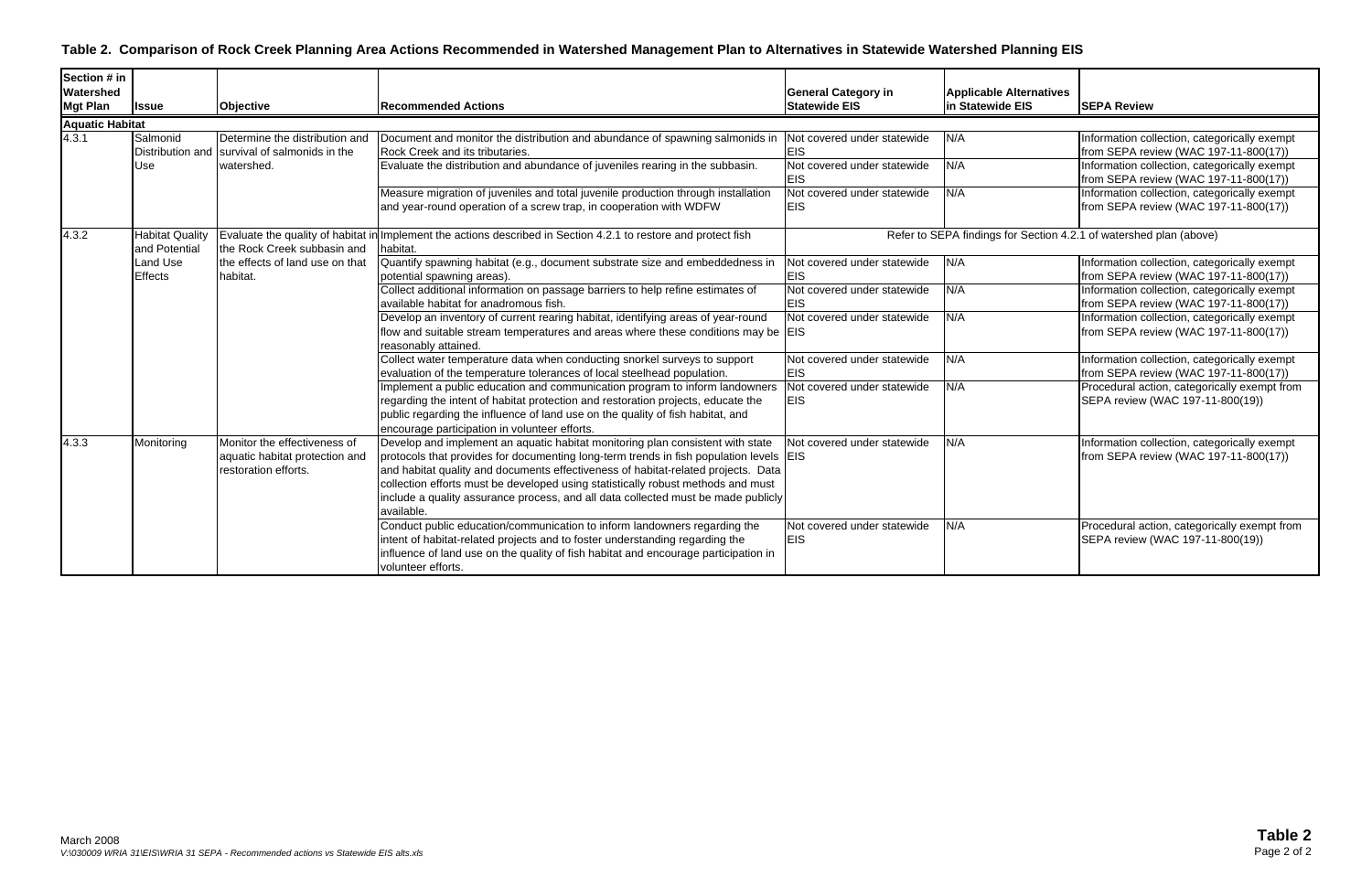### **Table 3. Comparison of Wood-Glade Planning Area Actions Recommended in Watershed Management Plan to Alternatives in Statewide Watershed Planning EIS**

| <b>Watershed</b><br><b>General Category in</b><br><b>Applicable Alternatives</b><br>in Statewide EIS<br><b>SEPA Review</b><br><b>Mgt Plan</b><br><b>Statewide EIS</b><br>Objective<br><b>Recommended Actions</b><br><b>Issue</b><br><b>Water Quantity</b><br>WP19, WP20, WP21<br>Groundwater<br>Develop conceptual design of a regional water storage and supply system<br>Adequately addressed in statewide EIS<br>For affected areas, develop<br>Develop or improve water<br>making use of the John Day-McNary reserve.<br>resource storage infrastructure WP22, WP23, WP24<br>Level Declines<br>alternative water supply<br>in Basalt Aquifer sources to reduce (net)<br>N/A<br>withdrawal from the Wanapum<br>Evaluate a voluntary source exchange program in which groundwater rights are<br>Not covered under statewide<br>Not necessary for adoption of WRIA 31<br>Aquifer and thereby maintain a<br>replaced by surface water rights permitted from the John Day-McNary reserve.<br>EIS<br>watershed plan. Except where exempted by<br>sustainable groundwater<br>statute, rule making is subject to review under<br>SEPA. SEPA compliance would be the<br>supply.<br>responsibility of the implementing agency or<br>legislative body (WAC 197-11-074).<br>Information collection, categorically exempt<br>Scope and conduct a drilling program to explore development potential of the<br>N/A<br>Not covered under statewide<br>Grande Ronde Basalt aquifer in this area and assess the hydraulic effect on the<br>from SEPA review (WAC 197-11-800(17))<br><b>EIS</b><br>Wanapum Basalt aquifer caused by pumping the Grande Ronde.<br>Complete detailed water storage feasibility studies as warranted to address water Not covered under statewide<br>N/A<br>Information collection/study, categorically<br>needs not met through one of the recommended actions above.<br><b>EIS</b><br>exempt from SEPA review (WAC 197-11-<br>800(17)<br>Information collection, categorically exempt<br>Continue Ecology's program of monitoring water levels in WRIA 31 wells, and<br>N/A<br>Not covered under statewide<br>ideally expand it to include additional wells in the multiple aquifer units as allowed $EIS$<br>from SEPA review (WAC 197-11-800(17))<br>by land owners.<br>The PAC will consider establishing all or a portion of the Wood/Glade Area as a<br>N/A<br>Not covered under statewide<br>Not necessary for adoption of WRIA 31<br>groundwater management area under RCW 90.44.400. A local government can<br><b>EIS</b><br>watershed plan. Except where exempted by<br>statute, rule making is subject to review under<br>develop and implement a groundwater management program.<br>SEPA. SEPA compliance would be the<br>responsibility of the implementing agency or<br>legislative body (WAC 197-11-074).<br>Work with Ecology to further evaluate and consider developing<br>N/A<br>Not necessary for adoption of WRIA 31<br>Higher-Value<br>Achieve policy/regulatory<br>Not covered under statewide<br>Crops Could<br>changes that allow for<br>policies/regulations, including further review of its ACQ policy, that facilitate, not<br><b>EIS</b><br>watershed plan. Except where exempted by<br>Allow for Water<br>maximum flexibility to change<br>restrict, shifting existing water rights to new areas that would support production<br>statute, rule making is subject to review under<br>of higher value crops. Communications with legislators by the Implementing<br>SEPA. SEPA compliance would be the<br>existing water rights in ways<br>Supply<br>that support growth in the<br>Governments and/or PAC may also be an option.<br>responsibility of the implementing agency or<br>Investment<br>agricultural economy.<br>legislative body (WAC 197-11-074).<br>Eliminate artificial<br>Adequately addressed in statewide EIS<br>DOH should work with local public water systems during approval of water<br>Effectively manage allocation WP17<br>Expansion of<br><b>Small Public</b><br>(administrative) constraints that system plans to allow service to the maximum number of persons/units possible<br>and use of water resources<br><b>Water Systems</b><br>prevent public water systems<br>within the systems' available water rights and source capacity.<br>through legal mechanisms<br><b>WP18</b><br>from meeting growing demand. Provide financial assistance, through grants or other means, to allow all public<br>Adequately addressed in statewide EIS<br>Effectively manage allocation<br>water systems in the planning area to purchase and install totalizing flow meters<br>and use of water resources<br>through legal mechanisms<br>for sources and services.<br>N/A<br>Pursue legislative action to amend the state water code to provide for expedited<br>Not covered under statewide<br>Not necessary for adoption of WRIA 31<br>watershed plan. Except where exempted by<br>processing of water right permits to small public water systems, and provide the<br><b>EIS</b><br>statute, rule making is subject to review under<br>state resources to implement it.<br>SEPA. SEPA compliance would be the<br>responsibility of the implementing agency or | Section # in |  |  |  |  |                                    |
|----------------------------------------------------------------------------------------------------------------------------------------------------------------------------------------------------------------------------------------------------------------------------------------------------------------------------------------------------------------------------------------------------------------------------------------------------------------------------------------------------------------------------------------------------------------------------------------------------------------------------------------------------------------------------------------------------------------------------------------------------------------------------------------------------------------------------------------------------------------------------------------------------------------------------------------------------------------------------------------------------------------------------------------------------------------------------------------------------------------------------------------------------------------------------------------------------------------------------------------------------------------------------------------------------------------------------------------------------------------------------------------------------------------------------------------------------------------------------------------------------------------------------------------------------------------------------------------------------------------------------------------------------------------------------------------------------------------------------------------------------------------------------------------------------------------------------------------------------------------------------------------------------------------------------------------------------------------------------------------------------------------------------------------------------------------------------------------------------------------------------------------------------------------------------------------------------------------------------------------------------------------------------------------------------------------------------------------------------------------------------------------------------------------------------------------------------------------------------------------------------------------------------------------------------------------------------------------------------------------------------------------------------------------------------------------------------------------------------------------------------------------------------------------------------------------------------------------------------------------------------------------------------------------------------------------------------------------------------------------------------------------------------------------------------------------------------------------------------------------------------------------------------------------------------------------------------------------------------------------------------------------------------------------------------------------------------------------------------------------------------------------------------------------------------------------------------------------------------------------------------------------------------------------------------------------------------------------------------------------------------------------------------------------------------------------------------------------------------------------------------------------------------------------------------------------------------------------------------------------------------------------------------------------------------------------------------------------------------------------------------------------------------------------------------------------------------------------------------------------------------------------------------------------------------------------------------------------------------------------------------------------------------------------------------------------------------------------------------------------------------------------------------------------------------------------------------------------------------------------------------------------------------------------------------------------------------------------------------------------------------------------------------------------------------------------------------------------------------------------------------------------------------------------------------------------------------------------------------------------------------------------------------------------------------------------------------------------------------------------------------------------------------------------------------------------------------------------------------------------------------------------------------------------------------------------------------------------------------------|--------------|--|--|--|--|------------------------------------|
|                                                                                                                                                                                                                                                                                                                                                                                                                                                                                                                                                                                                                                                                                                                                                                                                                                                                                                                                                                                                                                                                                                                                                                                                                                                                                                                                                                                                                                                                                                                                                                                                                                                                                                                                                                                                                                                                                                                                                                                                                                                                                                                                                                                                                                                                                                                                                                                                                                                                                                                                                                                                                                                                                                                                                                                                                                                                                                                                                                                                                                                                                                                                                                                                                                                                                                                                                                                                                                                                                                                                                                                                                                                                                                                                                                                                                                                                                                                                                                                                                                                                                                                                                                                                                                                                                                                                                                                                                                                                                                                                                                                                                                                                                                                                                                                                                                                                                                                                                                                                                                                                                                                                                                                                                                  |              |  |  |  |  |                                    |
|                                                                                                                                                                                                                                                                                                                                                                                                                                                                                                                                                                                                                                                                                                                                                                                                                                                                                                                                                                                                                                                                                                                                                                                                                                                                                                                                                                                                                                                                                                                                                                                                                                                                                                                                                                                                                                                                                                                                                                                                                                                                                                                                                                                                                                                                                                                                                                                                                                                                                                                                                                                                                                                                                                                                                                                                                                                                                                                                                                                                                                                                                                                                                                                                                                                                                                                                                                                                                                                                                                                                                                                                                                                                                                                                                                                                                                                                                                                                                                                                                                                                                                                                                                                                                                                                                                                                                                                                                                                                                                                                                                                                                                                                                                                                                                                                                                                                                                                                                                                                                                                                                                                                                                                                                                  |              |  |  |  |  |                                    |
|                                                                                                                                                                                                                                                                                                                                                                                                                                                                                                                                                                                                                                                                                                                                                                                                                                                                                                                                                                                                                                                                                                                                                                                                                                                                                                                                                                                                                                                                                                                                                                                                                                                                                                                                                                                                                                                                                                                                                                                                                                                                                                                                                                                                                                                                                                                                                                                                                                                                                                                                                                                                                                                                                                                                                                                                                                                                                                                                                                                                                                                                                                                                                                                                                                                                                                                                                                                                                                                                                                                                                                                                                                                                                                                                                                                                                                                                                                                                                                                                                                                                                                                                                                                                                                                                                                                                                                                                                                                                                                                                                                                                                                                                                                                                                                                                                                                                                                                                                                                                                                                                                                                                                                                                                                  |              |  |  |  |  |                                    |
|                                                                                                                                                                                                                                                                                                                                                                                                                                                                                                                                                                                                                                                                                                                                                                                                                                                                                                                                                                                                                                                                                                                                                                                                                                                                                                                                                                                                                                                                                                                                                                                                                                                                                                                                                                                                                                                                                                                                                                                                                                                                                                                                                                                                                                                                                                                                                                                                                                                                                                                                                                                                                                                                                                                                                                                                                                                                                                                                                                                                                                                                                                                                                                                                                                                                                                                                                                                                                                                                                                                                                                                                                                                                                                                                                                                                                                                                                                                                                                                                                                                                                                                                                                                                                                                                                                                                                                                                                                                                                                                                                                                                                                                                                                                                                                                                                                                                                                                                                                                                                                                                                                                                                                                                                                  | 5.1.1        |  |  |  |  |                                    |
|                                                                                                                                                                                                                                                                                                                                                                                                                                                                                                                                                                                                                                                                                                                                                                                                                                                                                                                                                                                                                                                                                                                                                                                                                                                                                                                                                                                                                                                                                                                                                                                                                                                                                                                                                                                                                                                                                                                                                                                                                                                                                                                                                                                                                                                                                                                                                                                                                                                                                                                                                                                                                                                                                                                                                                                                                                                                                                                                                                                                                                                                                                                                                                                                                                                                                                                                                                                                                                                                                                                                                                                                                                                                                                                                                                                                                                                                                                                                                                                                                                                                                                                                                                                                                                                                                                                                                                                                                                                                                                                                                                                                                                                                                                                                                                                                                                                                                                                                                                                                                                                                                                                                                                                                                                  |              |  |  |  |  |                                    |
|                                                                                                                                                                                                                                                                                                                                                                                                                                                                                                                                                                                                                                                                                                                                                                                                                                                                                                                                                                                                                                                                                                                                                                                                                                                                                                                                                                                                                                                                                                                                                                                                                                                                                                                                                                                                                                                                                                                                                                                                                                                                                                                                                                                                                                                                                                                                                                                                                                                                                                                                                                                                                                                                                                                                                                                                                                                                                                                                                                                                                                                                                                                                                                                                                                                                                                                                                                                                                                                                                                                                                                                                                                                                                                                                                                                                                                                                                                                                                                                                                                                                                                                                                                                                                                                                                                                                                                                                                                                                                                                                                                                                                                                                                                                                                                                                                                                                                                                                                                                                                                                                                                                                                                                                                                  |              |  |  |  |  |                                    |
|                                                                                                                                                                                                                                                                                                                                                                                                                                                                                                                                                                                                                                                                                                                                                                                                                                                                                                                                                                                                                                                                                                                                                                                                                                                                                                                                                                                                                                                                                                                                                                                                                                                                                                                                                                                                                                                                                                                                                                                                                                                                                                                                                                                                                                                                                                                                                                                                                                                                                                                                                                                                                                                                                                                                                                                                                                                                                                                                                                                                                                                                                                                                                                                                                                                                                                                                                                                                                                                                                                                                                                                                                                                                                                                                                                                                                                                                                                                                                                                                                                                                                                                                                                                                                                                                                                                                                                                                                                                                                                                                                                                                                                                                                                                                                                                                                                                                                                                                                                                                                                                                                                                                                                                                                                  |              |  |  |  |  |                                    |
|                                                                                                                                                                                                                                                                                                                                                                                                                                                                                                                                                                                                                                                                                                                                                                                                                                                                                                                                                                                                                                                                                                                                                                                                                                                                                                                                                                                                                                                                                                                                                                                                                                                                                                                                                                                                                                                                                                                                                                                                                                                                                                                                                                                                                                                                                                                                                                                                                                                                                                                                                                                                                                                                                                                                                                                                                                                                                                                                                                                                                                                                                                                                                                                                                                                                                                                                                                                                                                                                                                                                                                                                                                                                                                                                                                                                                                                                                                                                                                                                                                                                                                                                                                                                                                                                                                                                                                                                                                                                                                                                                                                                                                                                                                                                                                                                                                                                                                                                                                                                                                                                                                                                                                                                                                  |              |  |  |  |  |                                    |
|                                                                                                                                                                                                                                                                                                                                                                                                                                                                                                                                                                                                                                                                                                                                                                                                                                                                                                                                                                                                                                                                                                                                                                                                                                                                                                                                                                                                                                                                                                                                                                                                                                                                                                                                                                                                                                                                                                                                                                                                                                                                                                                                                                                                                                                                                                                                                                                                                                                                                                                                                                                                                                                                                                                                                                                                                                                                                                                                                                                                                                                                                                                                                                                                                                                                                                                                                                                                                                                                                                                                                                                                                                                                                                                                                                                                                                                                                                                                                                                                                                                                                                                                                                                                                                                                                                                                                                                                                                                                                                                                                                                                                                                                                                                                                                                                                                                                                                                                                                                                                                                                                                                                                                                                                                  |              |  |  |  |  |                                    |
|                                                                                                                                                                                                                                                                                                                                                                                                                                                                                                                                                                                                                                                                                                                                                                                                                                                                                                                                                                                                                                                                                                                                                                                                                                                                                                                                                                                                                                                                                                                                                                                                                                                                                                                                                                                                                                                                                                                                                                                                                                                                                                                                                                                                                                                                                                                                                                                                                                                                                                                                                                                                                                                                                                                                                                                                                                                                                                                                                                                                                                                                                                                                                                                                                                                                                                                                                                                                                                                                                                                                                                                                                                                                                                                                                                                                                                                                                                                                                                                                                                                                                                                                                                                                                                                                                                                                                                                                                                                                                                                                                                                                                                                                                                                                                                                                                                                                                                                                                                                                                                                                                                                                                                                                                                  |              |  |  |  |  |                                    |
|                                                                                                                                                                                                                                                                                                                                                                                                                                                                                                                                                                                                                                                                                                                                                                                                                                                                                                                                                                                                                                                                                                                                                                                                                                                                                                                                                                                                                                                                                                                                                                                                                                                                                                                                                                                                                                                                                                                                                                                                                                                                                                                                                                                                                                                                                                                                                                                                                                                                                                                                                                                                                                                                                                                                                                                                                                                                                                                                                                                                                                                                                                                                                                                                                                                                                                                                                                                                                                                                                                                                                                                                                                                                                                                                                                                                                                                                                                                                                                                                                                                                                                                                                                                                                                                                                                                                                                                                                                                                                                                                                                                                                                                                                                                                                                                                                                                                                                                                                                                                                                                                                                                                                                                                                                  |              |  |  |  |  |                                    |
|                                                                                                                                                                                                                                                                                                                                                                                                                                                                                                                                                                                                                                                                                                                                                                                                                                                                                                                                                                                                                                                                                                                                                                                                                                                                                                                                                                                                                                                                                                                                                                                                                                                                                                                                                                                                                                                                                                                                                                                                                                                                                                                                                                                                                                                                                                                                                                                                                                                                                                                                                                                                                                                                                                                                                                                                                                                                                                                                                                                                                                                                                                                                                                                                                                                                                                                                                                                                                                                                                                                                                                                                                                                                                                                                                                                                                                                                                                                                                                                                                                                                                                                                                                                                                                                                                                                                                                                                                                                                                                                                                                                                                                                                                                                                                                                                                                                                                                                                                                                                                                                                                                                                                                                                                                  |              |  |  |  |  |                                    |
|                                                                                                                                                                                                                                                                                                                                                                                                                                                                                                                                                                                                                                                                                                                                                                                                                                                                                                                                                                                                                                                                                                                                                                                                                                                                                                                                                                                                                                                                                                                                                                                                                                                                                                                                                                                                                                                                                                                                                                                                                                                                                                                                                                                                                                                                                                                                                                                                                                                                                                                                                                                                                                                                                                                                                                                                                                                                                                                                                                                                                                                                                                                                                                                                                                                                                                                                                                                                                                                                                                                                                                                                                                                                                                                                                                                                                                                                                                                                                                                                                                                                                                                                                                                                                                                                                                                                                                                                                                                                                                                                                                                                                                                                                                                                                                                                                                                                                                                                                                                                                                                                                                                                                                                                                                  |              |  |  |  |  |                                    |
|                                                                                                                                                                                                                                                                                                                                                                                                                                                                                                                                                                                                                                                                                                                                                                                                                                                                                                                                                                                                                                                                                                                                                                                                                                                                                                                                                                                                                                                                                                                                                                                                                                                                                                                                                                                                                                                                                                                                                                                                                                                                                                                                                                                                                                                                                                                                                                                                                                                                                                                                                                                                                                                                                                                                                                                                                                                                                                                                                                                                                                                                                                                                                                                                                                                                                                                                                                                                                                                                                                                                                                                                                                                                                                                                                                                                                                                                                                                                                                                                                                                                                                                                                                                                                                                                                                                                                                                                                                                                                                                                                                                                                                                                                                                                                                                                                                                                                                                                                                                                                                                                                                                                                                                                                                  |              |  |  |  |  |                                    |
|                                                                                                                                                                                                                                                                                                                                                                                                                                                                                                                                                                                                                                                                                                                                                                                                                                                                                                                                                                                                                                                                                                                                                                                                                                                                                                                                                                                                                                                                                                                                                                                                                                                                                                                                                                                                                                                                                                                                                                                                                                                                                                                                                                                                                                                                                                                                                                                                                                                                                                                                                                                                                                                                                                                                                                                                                                                                                                                                                                                                                                                                                                                                                                                                                                                                                                                                                                                                                                                                                                                                                                                                                                                                                                                                                                                                                                                                                                                                                                                                                                                                                                                                                                                                                                                                                                                                                                                                                                                                                                                                                                                                                                                                                                                                                                                                                                                                                                                                                                                                                                                                                                                                                                                                                                  |              |  |  |  |  |                                    |
|                                                                                                                                                                                                                                                                                                                                                                                                                                                                                                                                                                                                                                                                                                                                                                                                                                                                                                                                                                                                                                                                                                                                                                                                                                                                                                                                                                                                                                                                                                                                                                                                                                                                                                                                                                                                                                                                                                                                                                                                                                                                                                                                                                                                                                                                                                                                                                                                                                                                                                                                                                                                                                                                                                                                                                                                                                                                                                                                                                                                                                                                                                                                                                                                                                                                                                                                                                                                                                                                                                                                                                                                                                                                                                                                                                                                                                                                                                                                                                                                                                                                                                                                                                                                                                                                                                                                                                                                                                                                                                                                                                                                                                                                                                                                                                                                                                                                                                                                                                                                                                                                                                                                                                                                                                  |              |  |  |  |  |                                    |
|                                                                                                                                                                                                                                                                                                                                                                                                                                                                                                                                                                                                                                                                                                                                                                                                                                                                                                                                                                                                                                                                                                                                                                                                                                                                                                                                                                                                                                                                                                                                                                                                                                                                                                                                                                                                                                                                                                                                                                                                                                                                                                                                                                                                                                                                                                                                                                                                                                                                                                                                                                                                                                                                                                                                                                                                                                                                                                                                                                                                                                                                                                                                                                                                                                                                                                                                                                                                                                                                                                                                                                                                                                                                                                                                                                                                                                                                                                                                                                                                                                                                                                                                                                                                                                                                                                                                                                                                                                                                                                                                                                                                                                                                                                                                                                                                                                                                                                                                                                                                                                                                                                                                                                                                                                  |              |  |  |  |  |                                    |
|                                                                                                                                                                                                                                                                                                                                                                                                                                                                                                                                                                                                                                                                                                                                                                                                                                                                                                                                                                                                                                                                                                                                                                                                                                                                                                                                                                                                                                                                                                                                                                                                                                                                                                                                                                                                                                                                                                                                                                                                                                                                                                                                                                                                                                                                                                                                                                                                                                                                                                                                                                                                                                                                                                                                                                                                                                                                                                                                                                                                                                                                                                                                                                                                                                                                                                                                                                                                                                                                                                                                                                                                                                                                                                                                                                                                                                                                                                                                                                                                                                                                                                                                                                                                                                                                                                                                                                                                                                                                                                                                                                                                                                                                                                                                                                                                                                                                                                                                                                                                                                                                                                                                                                                                                                  |              |  |  |  |  |                                    |
|                                                                                                                                                                                                                                                                                                                                                                                                                                                                                                                                                                                                                                                                                                                                                                                                                                                                                                                                                                                                                                                                                                                                                                                                                                                                                                                                                                                                                                                                                                                                                                                                                                                                                                                                                                                                                                                                                                                                                                                                                                                                                                                                                                                                                                                                                                                                                                                                                                                                                                                                                                                                                                                                                                                                                                                                                                                                                                                                                                                                                                                                                                                                                                                                                                                                                                                                                                                                                                                                                                                                                                                                                                                                                                                                                                                                                                                                                                                                                                                                                                                                                                                                                                                                                                                                                                                                                                                                                                                                                                                                                                                                                                                                                                                                                                                                                                                                                                                                                                                                                                                                                                                                                                                                                                  |              |  |  |  |  |                                    |
|                                                                                                                                                                                                                                                                                                                                                                                                                                                                                                                                                                                                                                                                                                                                                                                                                                                                                                                                                                                                                                                                                                                                                                                                                                                                                                                                                                                                                                                                                                                                                                                                                                                                                                                                                                                                                                                                                                                                                                                                                                                                                                                                                                                                                                                                                                                                                                                                                                                                                                                                                                                                                                                                                                                                                                                                                                                                                                                                                                                                                                                                                                                                                                                                                                                                                                                                                                                                                                                                                                                                                                                                                                                                                                                                                                                                                                                                                                                                                                                                                                                                                                                                                                                                                                                                                                                                                                                                                                                                                                                                                                                                                                                                                                                                                                                                                                                                                                                                                                                                                                                                                                                                                                                                                                  |              |  |  |  |  |                                    |
|                                                                                                                                                                                                                                                                                                                                                                                                                                                                                                                                                                                                                                                                                                                                                                                                                                                                                                                                                                                                                                                                                                                                                                                                                                                                                                                                                                                                                                                                                                                                                                                                                                                                                                                                                                                                                                                                                                                                                                                                                                                                                                                                                                                                                                                                                                                                                                                                                                                                                                                                                                                                                                                                                                                                                                                                                                                                                                                                                                                                                                                                                                                                                                                                                                                                                                                                                                                                                                                                                                                                                                                                                                                                                                                                                                                                                                                                                                                                                                                                                                                                                                                                                                                                                                                                                                                                                                                                                                                                                                                                                                                                                                                                                                                                                                                                                                                                                                                                                                                                                                                                                                                                                                                                                                  |              |  |  |  |  |                                    |
|                                                                                                                                                                                                                                                                                                                                                                                                                                                                                                                                                                                                                                                                                                                                                                                                                                                                                                                                                                                                                                                                                                                                                                                                                                                                                                                                                                                                                                                                                                                                                                                                                                                                                                                                                                                                                                                                                                                                                                                                                                                                                                                                                                                                                                                                                                                                                                                                                                                                                                                                                                                                                                                                                                                                                                                                                                                                                                                                                                                                                                                                                                                                                                                                                                                                                                                                                                                                                                                                                                                                                                                                                                                                                                                                                                                                                                                                                                                                                                                                                                                                                                                                                                                                                                                                                                                                                                                                                                                                                                                                                                                                                                                                                                                                                                                                                                                                                                                                                                                                                                                                                                                                                                                                                                  |              |  |  |  |  |                                    |
|                                                                                                                                                                                                                                                                                                                                                                                                                                                                                                                                                                                                                                                                                                                                                                                                                                                                                                                                                                                                                                                                                                                                                                                                                                                                                                                                                                                                                                                                                                                                                                                                                                                                                                                                                                                                                                                                                                                                                                                                                                                                                                                                                                                                                                                                                                                                                                                                                                                                                                                                                                                                                                                                                                                                                                                                                                                                                                                                                                                                                                                                                                                                                                                                                                                                                                                                                                                                                                                                                                                                                                                                                                                                                                                                                                                                                                                                                                                                                                                                                                                                                                                                                                                                                                                                                                                                                                                                                                                                                                                                                                                                                                                                                                                                                                                                                                                                                                                                                                                                                                                                                                                                                                                                                                  |              |  |  |  |  |                                    |
|                                                                                                                                                                                                                                                                                                                                                                                                                                                                                                                                                                                                                                                                                                                                                                                                                                                                                                                                                                                                                                                                                                                                                                                                                                                                                                                                                                                                                                                                                                                                                                                                                                                                                                                                                                                                                                                                                                                                                                                                                                                                                                                                                                                                                                                                                                                                                                                                                                                                                                                                                                                                                                                                                                                                                                                                                                                                                                                                                                                                                                                                                                                                                                                                                                                                                                                                                                                                                                                                                                                                                                                                                                                                                                                                                                                                                                                                                                                                                                                                                                                                                                                                                                                                                                                                                                                                                                                                                                                                                                                                                                                                                                                                                                                                                                                                                                                                                                                                                                                                                                                                                                                                                                                                                                  | 5.1.2        |  |  |  |  |                                    |
|                                                                                                                                                                                                                                                                                                                                                                                                                                                                                                                                                                                                                                                                                                                                                                                                                                                                                                                                                                                                                                                                                                                                                                                                                                                                                                                                                                                                                                                                                                                                                                                                                                                                                                                                                                                                                                                                                                                                                                                                                                                                                                                                                                                                                                                                                                                                                                                                                                                                                                                                                                                                                                                                                                                                                                                                                                                                                                                                                                                                                                                                                                                                                                                                                                                                                                                                                                                                                                                                                                                                                                                                                                                                                                                                                                                                                                                                                                                                                                                                                                                                                                                                                                                                                                                                                                                                                                                                                                                                                                                                                                                                                                                                                                                                                                                                                                                                                                                                                                                                                                                                                                                                                                                                                                  |              |  |  |  |  |                                    |
|                                                                                                                                                                                                                                                                                                                                                                                                                                                                                                                                                                                                                                                                                                                                                                                                                                                                                                                                                                                                                                                                                                                                                                                                                                                                                                                                                                                                                                                                                                                                                                                                                                                                                                                                                                                                                                                                                                                                                                                                                                                                                                                                                                                                                                                                                                                                                                                                                                                                                                                                                                                                                                                                                                                                                                                                                                                                                                                                                                                                                                                                                                                                                                                                                                                                                                                                                                                                                                                                                                                                                                                                                                                                                                                                                                                                                                                                                                                                                                                                                                                                                                                                                                                                                                                                                                                                                                                                                                                                                                                                                                                                                                                                                                                                                                                                                                                                                                                                                                                                                                                                                                                                                                                                                                  |              |  |  |  |  |                                    |
|                                                                                                                                                                                                                                                                                                                                                                                                                                                                                                                                                                                                                                                                                                                                                                                                                                                                                                                                                                                                                                                                                                                                                                                                                                                                                                                                                                                                                                                                                                                                                                                                                                                                                                                                                                                                                                                                                                                                                                                                                                                                                                                                                                                                                                                                                                                                                                                                                                                                                                                                                                                                                                                                                                                                                                                                                                                                                                                                                                                                                                                                                                                                                                                                                                                                                                                                                                                                                                                                                                                                                                                                                                                                                                                                                                                                                                                                                                                                                                                                                                                                                                                                                                                                                                                                                                                                                                                                                                                                                                                                                                                                                                                                                                                                                                                                                                                                                                                                                                                                                                                                                                                                                                                                                                  |              |  |  |  |  |                                    |
|                                                                                                                                                                                                                                                                                                                                                                                                                                                                                                                                                                                                                                                                                                                                                                                                                                                                                                                                                                                                                                                                                                                                                                                                                                                                                                                                                                                                                                                                                                                                                                                                                                                                                                                                                                                                                                                                                                                                                                                                                                                                                                                                                                                                                                                                                                                                                                                                                                                                                                                                                                                                                                                                                                                                                                                                                                                                                                                                                                                                                                                                                                                                                                                                                                                                                                                                                                                                                                                                                                                                                                                                                                                                                                                                                                                                                                                                                                                                                                                                                                                                                                                                                                                                                                                                                                                                                                                                                                                                                                                                                                                                                                                                                                                                                                                                                                                                                                                                                                                                                                                                                                                                                                                                                                  |              |  |  |  |  |                                    |
|                                                                                                                                                                                                                                                                                                                                                                                                                                                                                                                                                                                                                                                                                                                                                                                                                                                                                                                                                                                                                                                                                                                                                                                                                                                                                                                                                                                                                                                                                                                                                                                                                                                                                                                                                                                                                                                                                                                                                                                                                                                                                                                                                                                                                                                                                                                                                                                                                                                                                                                                                                                                                                                                                                                                                                                                                                                                                                                                                                                                                                                                                                                                                                                                                                                                                                                                                                                                                                                                                                                                                                                                                                                                                                                                                                                                                                                                                                                                                                                                                                                                                                                                                                                                                                                                                                                                                                                                                                                                                                                                                                                                                                                                                                                                                                                                                                                                                                                                                                                                                                                                                                                                                                                                                                  | 5.1.3        |  |  |  |  |                                    |
|                                                                                                                                                                                                                                                                                                                                                                                                                                                                                                                                                                                                                                                                                                                                                                                                                                                                                                                                                                                                                                                                                                                                                                                                                                                                                                                                                                                                                                                                                                                                                                                                                                                                                                                                                                                                                                                                                                                                                                                                                                                                                                                                                                                                                                                                                                                                                                                                                                                                                                                                                                                                                                                                                                                                                                                                                                                                                                                                                                                                                                                                                                                                                                                                                                                                                                                                                                                                                                                                                                                                                                                                                                                                                                                                                                                                                                                                                                                                                                                                                                                                                                                                                                                                                                                                                                                                                                                                                                                                                                                                                                                                                                                                                                                                                                                                                                                                                                                                                                                                                                                                                                                                                                                                                                  |              |  |  |  |  |                                    |
|                                                                                                                                                                                                                                                                                                                                                                                                                                                                                                                                                                                                                                                                                                                                                                                                                                                                                                                                                                                                                                                                                                                                                                                                                                                                                                                                                                                                                                                                                                                                                                                                                                                                                                                                                                                                                                                                                                                                                                                                                                                                                                                                                                                                                                                                                                                                                                                                                                                                                                                                                                                                                                                                                                                                                                                                                                                                                                                                                                                                                                                                                                                                                                                                                                                                                                                                                                                                                                                                                                                                                                                                                                                                                                                                                                                                                                                                                                                                                                                                                                                                                                                                                                                                                                                                                                                                                                                                                                                                                                                                                                                                                                                                                                                                                                                                                                                                                                                                                                                                                                                                                                                                                                                                                                  |              |  |  |  |  |                                    |
|                                                                                                                                                                                                                                                                                                                                                                                                                                                                                                                                                                                                                                                                                                                                                                                                                                                                                                                                                                                                                                                                                                                                                                                                                                                                                                                                                                                                                                                                                                                                                                                                                                                                                                                                                                                                                                                                                                                                                                                                                                                                                                                                                                                                                                                                                                                                                                                                                                                                                                                                                                                                                                                                                                                                                                                                                                                                                                                                                                                                                                                                                                                                                                                                                                                                                                                                                                                                                                                                                                                                                                                                                                                                                                                                                                                                                                                                                                                                                                                                                                                                                                                                                                                                                                                                                                                                                                                                                                                                                                                                                                                                                                                                                                                                                                                                                                                                                                                                                                                                                                                                                                                                                                                                                                  |              |  |  |  |  |                                    |
|                                                                                                                                                                                                                                                                                                                                                                                                                                                                                                                                                                                                                                                                                                                                                                                                                                                                                                                                                                                                                                                                                                                                                                                                                                                                                                                                                                                                                                                                                                                                                                                                                                                                                                                                                                                                                                                                                                                                                                                                                                                                                                                                                                                                                                                                                                                                                                                                                                                                                                                                                                                                                                                                                                                                                                                                                                                                                                                                                                                                                                                                                                                                                                                                                                                                                                                                                                                                                                                                                                                                                                                                                                                                                                                                                                                                                                                                                                                                                                                                                                                                                                                                                                                                                                                                                                                                                                                                                                                                                                                                                                                                                                                                                                                                                                                                                                                                                                                                                                                                                                                                                                                                                                                                                                  |              |  |  |  |  |                                    |
|                                                                                                                                                                                                                                                                                                                                                                                                                                                                                                                                                                                                                                                                                                                                                                                                                                                                                                                                                                                                                                                                                                                                                                                                                                                                                                                                                                                                                                                                                                                                                                                                                                                                                                                                                                                                                                                                                                                                                                                                                                                                                                                                                                                                                                                                                                                                                                                                                                                                                                                                                                                                                                                                                                                                                                                                                                                                                                                                                                                                                                                                                                                                                                                                                                                                                                                                                                                                                                                                                                                                                                                                                                                                                                                                                                                                                                                                                                                                                                                                                                                                                                                                                                                                                                                                                                                                                                                                                                                                                                                                                                                                                                                                                                                                                                                                                                                                                                                                                                                                                                                                                                                                                                                                                                  |              |  |  |  |  |                                    |
|                                                                                                                                                                                                                                                                                                                                                                                                                                                                                                                                                                                                                                                                                                                                                                                                                                                                                                                                                                                                                                                                                                                                                                                                                                                                                                                                                                                                                                                                                                                                                                                                                                                                                                                                                                                                                                                                                                                                                                                                                                                                                                                                                                                                                                                                                                                                                                                                                                                                                                                                                                                                                                                                                                                                                                                                                                                                                                                                                                                                                                                                                                                                                                                                                                                                                                                                                                                                                                                                                                                                                                                                                                                                                                                                                                                                                                                                                                                                                                                                                                                                                                                                                                                                                                                                                                                                                                                                                                                                                                                                                                                                                                                                                                                                                                                                                                                                                                                                                                                                                                                                                                                                                                                                                                  |              |  |  |  |  |                                    |
|                                                                                                                                                                                                                                                                                                                                                                                                                                                                                                                                                                                                                                                                                                                                                                                                                                                                                                                                                                                                                                                                                                                                                                                                                                                                                                                                                                                                                                                                                                                                                                                                                                                                                                                                                                                                                                                                                                                                                                                                                                                                                                                                                                                                                                                                                                                                                                                                                                                                                                                                                                                                                                                                                                                                                                                                                                                                                                                                                                                                                                                                                                                                                                                                                                                                                                                                                                                                                                                                                                                                                                                                                                                                                                                                                                                                                                                                                                                                                                                                                                                                                                                                                                                                                                                                                                                                                                                                                                                                                                                                                                                                                                                                                                                                                                                                                                                                                                                                                                                                                                                                                                                                                                                                                                  |              |  |  |  |  |                                    |
|                                                                                                                                                                                                                                                                                                                                                                                                                                                                                                                                                                                                                                                                                                                                                                                                                                                                                                                                                                                                                                                                                                                                                                                                                                                                                                                                                                                                                                                                                                                                                                                                                                                                                                                                                                                                                                                                                                                                                                                                                                                                                                                                                                                                                                                                                                                                                                                                                                                                                                                                                                                                                                                                                                                                                                                                                                                                                                                                                                                                                                                                                                                                                                                                                                                                                                                                                                                                                                                                                                                                                                                                                                                                                                                                                                                                                                                                                                                                                                                                                                                                                                                                                                                                                                                                                                                                                                                                                                                                                                                                                                                                                                                                                                                                                                                                                                                                                                                                                                                                                                                                                                                                                                                                                                  |              |  |  |  |  |                                    |
|                                                                                                                                                                                                                                                                                                                                                                                                                                                                                                                                                                                                                                                                                                                                                                                                                                                                                                                                                                                                                                                                                                                                                                                                                                                                                                                                                                                                                                                                                                                                                                                                                                                                                                                                                                                                                                                                                                                                                                                                                                                                                                                                                                                                                                                                                                                                                                                                                                                                                                                                                                                                                                                                                                                                                                                                                                                                                                                                                                                                                                                                                                                                                                                                                                                                                                                                                                                                                                                                                                                                                                                                                                                                                                                                                                                                                                                                                                                                                                                                                                                                                                                                                                                                                                                                                                                                                                                                                                                                                                                                                                                                                                                                                                                                                                                                                                                                                                                                                                                                                                                                                                                                                                                                                                  |              |  |  |  |  | legislative body (WAC 197-11-074). |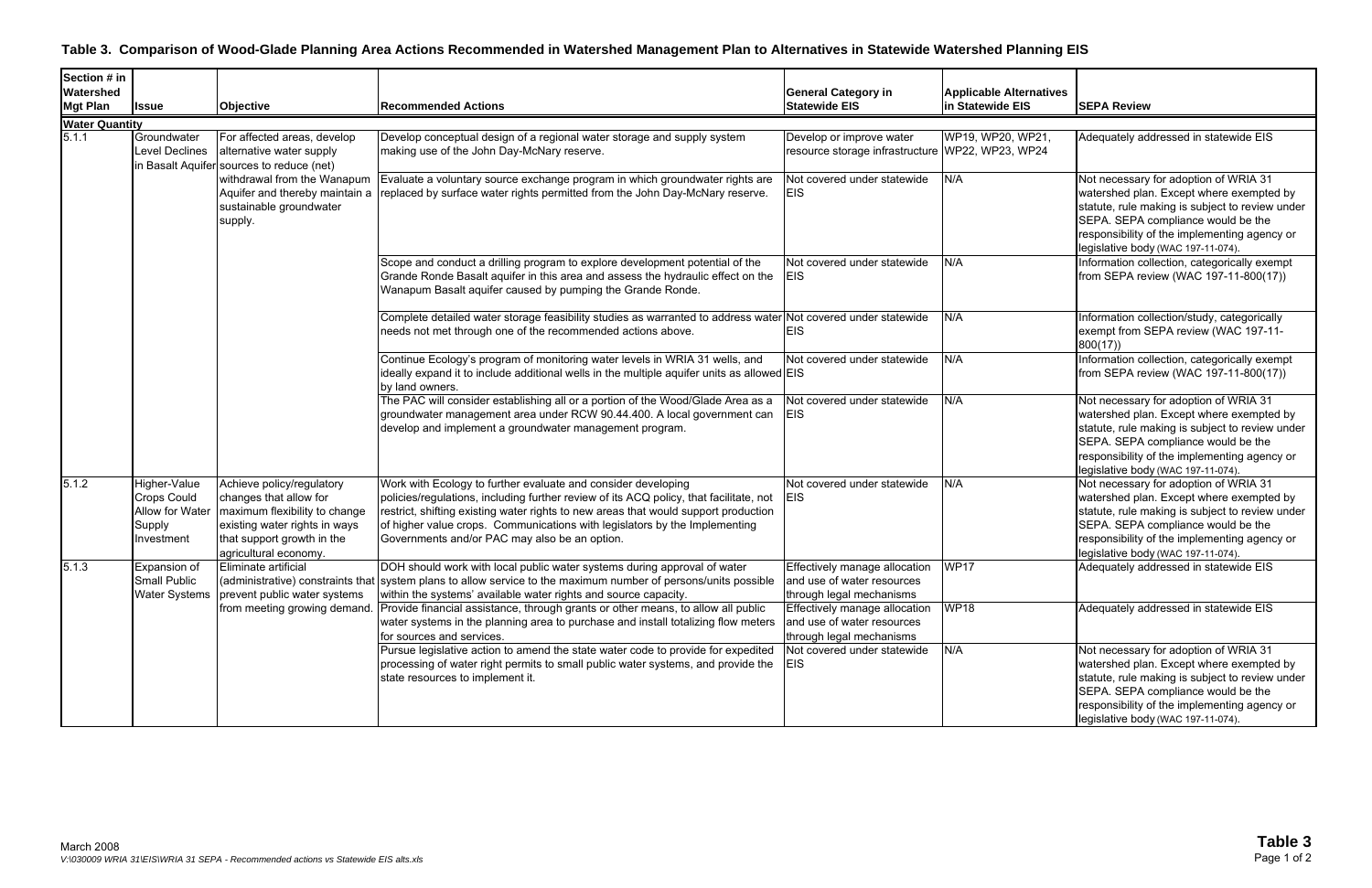### **Table 3. Comparison of Wood-Glade Planning Area Actions Recommended in Watershed Management Plan to Alternatives in Statewide Watershed Planning EIS**

| Section # in           |                                                              |                                                                                                 |                                                                                                                                                                                                                                                                                                                                                                                        |                                                                                                                                                                                                        |                                                               |                                                                                                                                                                      |
|------------------------|--------------------------------------------------------------|-------------------------------------------------------------------------------------------------|----------------------------------------------------------------------------------------------------------------------------------------------------------------------------------------------------------------------------------------------------------------------------------------------------------------------------------------------------------------------------------------|--------------------------------------------------------------------------------------------------------------------------------------------------------------------------------------------------------|---------------------------------------------------------------|----------------------------------------------------------------------------------------------------------------------------------------------------------------------|
| Watershed              |                                                              |                                                                                                 |                                                                                                                                                                                                                                                                                                                                                                                        | <b>General Category in</b>                                                                                                                                                                             | <b>Applicable Alternatives</b>                                |                                                                                                                                                                      |
| <b>Mgt Plan</b>        | <b>Issue</b>                                                 | Objective                                                                                       | <b>Recommended Actions</b>                                                                                                                                                                                                                                                                                                                                                             | <b>Statewide EIS</b>                                                                                                                                                                                   | in Statewide EIS                                              | <b>SEPA Review</b>                                                                                                                                                   |
| <b>Water Quality</b>   |                                                              |                                                                                                 |                                                                                                                                                                                                                                                                                                                                                                                        |                                                                                                                                                                                                        |                                                               |                                                                                                                                                                      |
| 5.2.1                  | Nitrate in<br>Shallow<br>Groundwater<br>and Surface<br>Water | Ensure that all area residents<br>have a safe source of potable<br>water.                       | Local DOHs, in cooperation with conservation districts, should consider the<br>following actions:<br>• Inventory nitrate concentrations in all drinking water sources within the planning<br>area;<br>• Develop an integrated GIS/database to manage the available groundwater<br>quality data;<br>• Identify if alternative drinking water sources are available to those with unsafe | Improve nonpoint source<br>pollution control                                                                                                                                                           | WP36, WP37                                                    | Adequately addressed in statewide EIS                                                                                                                                |
|                        |                                                              |                                                                                                 | drinking water;<br>• Continue to educate the public on proper wellhead protection, groundwater<br>quality testing, and the risks associated with drinking water with elevated nitrates.                                                                                                                                                                                                |                                                                                                                                                                                                        |                                                               |                                                                                                                                                                      |
| <b>Aquatic Habitat</b> |                                                              |                                                                                                 |                                                                                                                                                                                                                                                                                                                                                                                        |                                                                                                                                                                                                        |                                                               |                                                                                                                                                                      |
| 5.3.1                  | <b>Critical Habitat</b><br>Designations                      | Document the quality and<br>identified as critical habitat.                                     | Survey distribution of fish and redds downstream of passage barriers, using<br>extent of fish habitat in reaches established protocols supported by WDFW including summer snorkel surveys.                                                                                                                                                                                             | Not covered under statewide<br><b>EIS</b>                                                                                                                                                              | N/A                                                           | Information collection, categorically exempt<br>from SEPA review (WAC 197-11-800(17))                                                                                |
|                        |                                                              | Based on the results of data<br>collection efforts, identify<br>projects to restore and protect | Quantify spawning habitat after the distribution and life history of the local stock is Not covered under statewide<br>better understood. Map spawning habitat while conducting redd surveys using<br>established protocols.                                                                                                                                                           | <b>EIS</b>                                                                                                                                                                                             | N/A                                                           | Information collection, categorically exempt<br>from SEPA review (WAC 197-11-800(17))                                                                                |
|                        |                                                              | critical fish habitat.                                                                          | Collect additional information on passage barriers to help refine estimates of<br>available habitat for anadromous fish.                                                                                                                                                                                                                                                               | Not covered under statewide<br><b>EIS</b>                                                                                                                                                              | N/A                                                           | Information collection, categorically exempt<br>from SEPA review (WAC 197-11-800(17))                                                                                |
|                        |                                                              |                                                                                                 | Inventory current rearing habitat, identifying areas of year-round flow and suitable<br>stream temperatures and areas where these conditions may be reasonably<br>attained if actions were taken                                                                                                                                                                                       | Not covered under statewide<br><b>EIS</b>                                                                                                                                                              | N/A                                                           | Information collection, categorically exempt<br>from SEPA review (WAC 197-11-800(17))                                                                                |
|                        |                                                              |                                                                                                 | Collect statistically robust, quality-assured habitat data consistent with<br>established state protocols (see Section 5.3.1); however, modifications of<br>protocols may be required to ensure that the information needed is obtained<br>during the assessments. Data collected will be made publicly available.                                                                     | Not covered under statewide<br><b>EIS</b>                                                                                                                                                              | N/A                                                           | Information collection, categorically exempt<br>from SEPA review (WAC 197-11-800(17))                                                                                |
|                        |                                                              |                                                                                                 | Identify opportunities for habitat protection and restoration projects based on data Conduct instream<br>collected to fill data gaps.                                                                                                                                                                                                                                                  | modifications to fish habitat;<br>Conduct out-of-stream<br>modifications to riparian<br>habitat; Modify land/shoreline<br>use to protect, preserve, or<br>enhance habitat; Improve<br>forest practices | WP54, and WP56,<br>depending on results of<br>data collection | Potentially WP42 through Adequately addressed in statewide EIS                                                                                                       |
|                        |                                                              |                                                                                                 | Encourage participation in existing voluntary programs that provide for habitat<br>protection.<br>Implement a public education program to inform landowners regarding the intent<br>of habitat protection and restoration projects, educate the public regarding the<br>influence of land use on the quality of fish habitat, and encourage participation in<br>volunteer efforts.     | Not covered under statewide<br><b>EIS</b><br>Not covered under statewide<br><b>EIS</b>                                                                                                                 | N/A<br>N/A                                                    | Procedural action, categorically exempt from<br>SEPA review (WAC 197-11-800(19))<br>Procedural action, categorically exempt from<br>SEPA review (WAC 197-11-800(19)) |
| 5.3.2                  | Fish Passage<br>Barrier at Mouth culvert.<br>of Pine Creek   | Restore fish passage at the                                                                     | Provide to WSDOT information from habitat surveys recommended in Section<br>5.3.1 regarding quality of habitat upstream of the culvert. Support WSDOT<br>efforts to obtain funding for their replacement of the culvert.                                                                                                                                                               | Conduct instream<br>modifications to fish habitat                                                                                                                                                      | WP45                                                          | Adequately addressed in statewide EIS                                                                                                                                |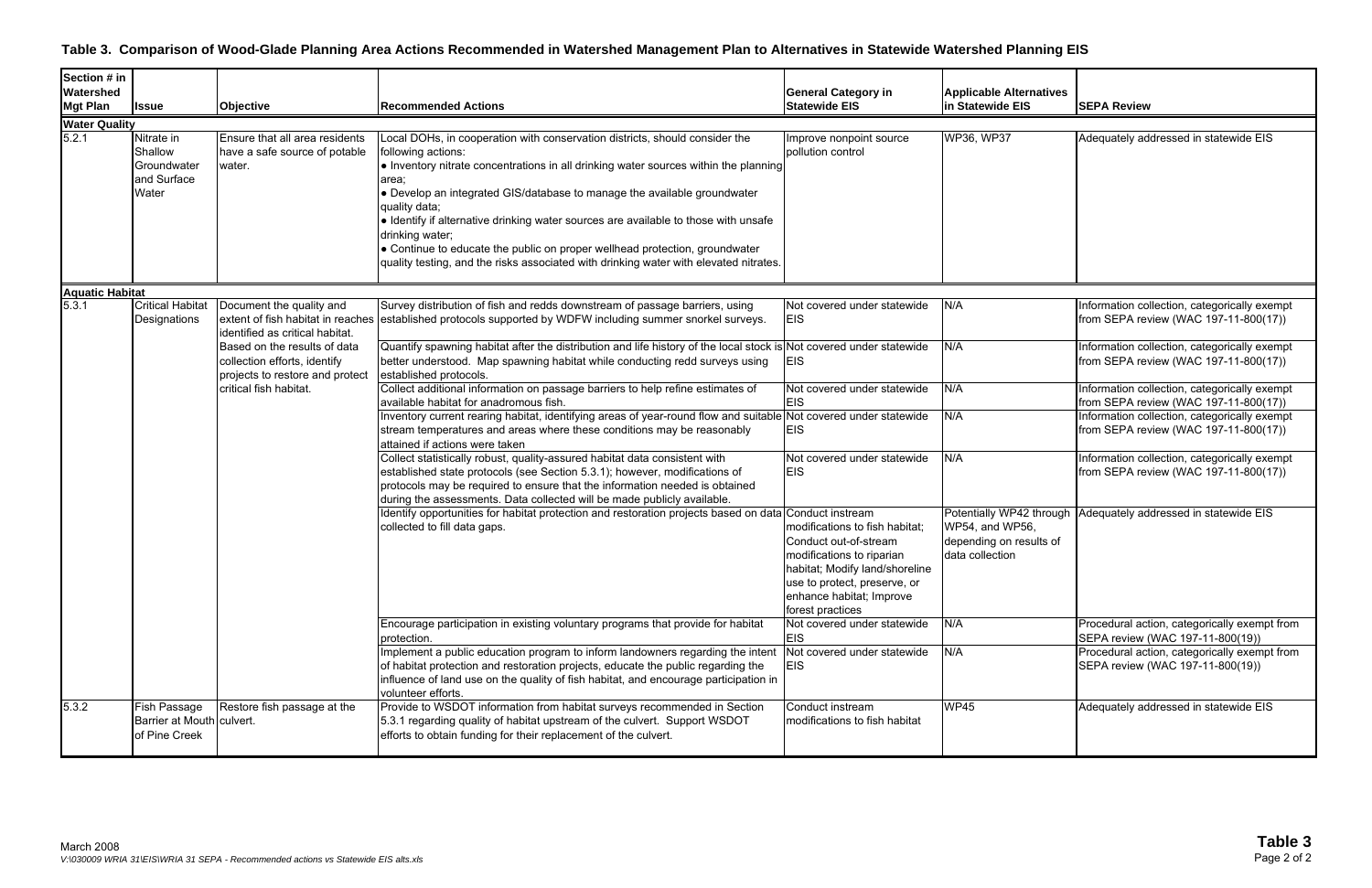# **Table 4. Comparison of Kennewick Planning Area Actions Recommended in Watershed Management Plan to Alternatives in Statewide Watershed Planning EIS**

| Section # in<br>Watershed<br><b>Mgt Plan</b> | <b>Issue</b>                                                                 | <b>Objective</b>                                                                                                                                                                                                                          | <b>Recommended Actions</b>                                                                                                                                                                                                                                                                                                                                                                                                                                                                                                                                                        | <b>General Category in</b><br><b>Statewide EIS</b>         | <b>Applicable Alternatives</b><br>in Statewide EIS | <b>SEPA Review</b>                                                                             |
|----------------------------------------------|------------------------------------------------------------------------------|-------------------------------------------------------------------------------------------------------------------------------------------------------------------------------------------------------------------------------------------|-----------------------------------------------------------------------------------------------------------------------------------------------------------------------------------------------------------------------------------------------------------------------------------------------------------------------------------------------------------------------------------------------------------------------------------------------------------------------------------------------------------------------------------------------------------------------------------|------------------------------------------------------------|----------------------------------------------------|------------------------------------------------------------------------------------------------|
| <b>Water Quantity</b>                        |                                                                              |                                                                                                                                                                                                                                           |                                                                                                                                                                                                                                                                                                                                                                                                                                                                                                                                                                                   |                                                            |                                                    |                                                                                                |
| 6.1.1                                        | Mitigation for<br><b>Quad Cities</b><br><b>Water Right</b>                   | Identify sources of mitigation<br>water to allow for Kennewick's<br>future exercise of the Quad<br>Cities water right without                                                                                                             | Reassess the current assumption of 80% annual consumptive use for mitigation<br>under the Quad Cities water right. A more accurate estimate of annual<br>consumptive use will reduce the quantity of mitigation water required.                                                                                                                                                                                                                                                                                                                                                   | Not covered under statewide<br><b>EIS</b>                  | N/A                                                | Information collection, categorically exempt<br>from SEPA review (WAC 197-11-800(17))          |
|                                              |                                                                              | interruption.                                                                                                                                                                                                                             | Identify additional sources of water for mitigation of the remaining 168 cfs of<br>diversion under the Quad Cities water right (see watershed plan Section 6.1.1 for and use of water resources<br>options).                                                                                                                                                                                                                                                                                                                                                                      | Effectively manage allocation<br>through legal mechanisms. | WP7, WP8                                           | Adequately addressed in statewide EIS                                                          |
| 6.1.2                                        | Water for Urban<br>Irrigation                                                | Improve reliability of irrigation<br>supplies in Kennewick area.                                                                                                                                                                          | Support KID's proposed pump exchange program including the Planning Unit<br>writing a letter of support to stakeholders, and then assist KID as warranted to<br>secure funding for program implementation.                                                                                                                                                                                                                                                                                                                                                                        | Promote water use efficiency                               | WP1, WP2, WP3, WP36                                | Adequately addressed in statewide EIS                                                          |
|                                              |                                                                              |                                                                                                                                                                                                                                           | Assist implementers of the Tri-Cities Urban Area Irrigation Plan to pursue<br>funding for urban irrigation conservation projects, including public education.                                                                                                                                                                                                                                                                                                                                                                                                                     | Promote water use efficiency                               | WP1, WP2, WP3, WP36                                | Adequately addressed in statewide EIS                                                          |
|                                              |                                                                              |                                                                                                                                                                                                                                           | After adoption of the CSRIA VRA, determine applicability of the CSRIA VRA to<br>conservation savings under Tri-Cities Urban Area Irrigation Plan. If necessary,<br>work with implementers of the Tri-Cities Urban Area Irrigation Plan not covered<br>under the CSRIA VRA to evaluate developing a separate VRA that makes the<br>water generated from conservation practices available for other uses.                                                                                                                                                                           | Promote water use efficiency                               | WP1, WP2, WP3, WP7,<br>WP8                         | Adequately addressed in statewide EIS                                                          |
| 6.1.3                                        | Use of<br>Reclaimed<br>Water                                                 | Identify opportunities for cost-<br>effective use of reclaimed<br>municipal water.                                                                                                                                                        | No immediate action is recommended with respect to reclaimed water. City of<br>Kennewick should continue to evaluate use of reclaimed water as water<br>treatment technologies improve, potentially allowing more cost-effective<br>production of Class A treated wastewater.                                                                                                                                                                                                                                                                                                     | Promote water use efficiency                               | WP5, WP6                                           | Adequately addressed in statewide EIS                                                          |
| <b>Water Quality</b>                         |                                                                              |                                                                                                                                                                                                                                           |                                                                                                                                                                                                                                                                                                                                                                                                                                                                                                                                                                                   |                                                            |                                                    |                                                                                                |
| 6.2.1                                        | Vulnerability of<br>Single Supply<br>Source                                  | Diversify the City of<br>Kennewick's supply sources to<br>reduce system vulnerability to<br>water quality impact.                                                                                                                         | To evaluate groundwater sources of supply, conduct a detailed evaluation of<br>ASR feasibility through pilot testing.                                                                                                                                                                                                                                                                                                                                                                                                                                                             | Not covered under statewide<br><b>EIS</b>                  | N/A                                                | Information collection/study, categorically<br>exempt from SEPA review (WAC 197-11-<br>800(17) |
| 6.2.2                                        | <b>State</b><br>Policy as                                                    | Obtain from Ecology a written<br>Antidegradation policy, specific to ASR, which<br>of groundwater, as long as<br>beneficial use of the<br>groundwater resource is not<br>impaired and it is not<br>detrimental to the public<br>interest. | Meet with Ecology water resource and water quality staff to discuss Ecology<br>drafting a water quality policy or pursuing a statutory exemption, specific to ASR, resources storage<br>allows for de minimus impact to which allows for de minimus water quality impact to the receiving body of<br>Applied to ASR the quality of the receiving body groundwater as long as beneficial use of the groundwater resource is not<br>impaired and it is not detrimental to the public interest.                                                                                      | Develop or improve water<br>infrastructure                 | <b>WP24</b>                                        | Adequately addressed in statewide EIS                                                          |
| 6.2.3                                        | <b>Water Quality</b><br>Outside<br>Kennewick<br><b>Water Service</b><br>Area | Ensure that the rural<br>population, outside<br>Kennewick's water service<br>area, has a safe source of<br>potable water.                                                                                                                 | Local DOHs, in cooperation with conservation districts, should consider the<br>following actions:<br>• Inventory nitrate concentrations in all drinking water sources within the<br>planning area;<br>• Develop an integrated GIS/database to manage the available groundwater<br>quality data;<br>· Identify if alternative drinking water sources are available to those with unsafe<br>drinking water;<br>• Continue to educate the public on proper wellhead protection, groundwater<br>quality testing, and the risks associated with drinking water with elevated nitrates. | Improve nonpoint source<br>pollution control               | <b>WP36, WP37</b>                                  | Adequately addressed in statewide EIS                                                          |